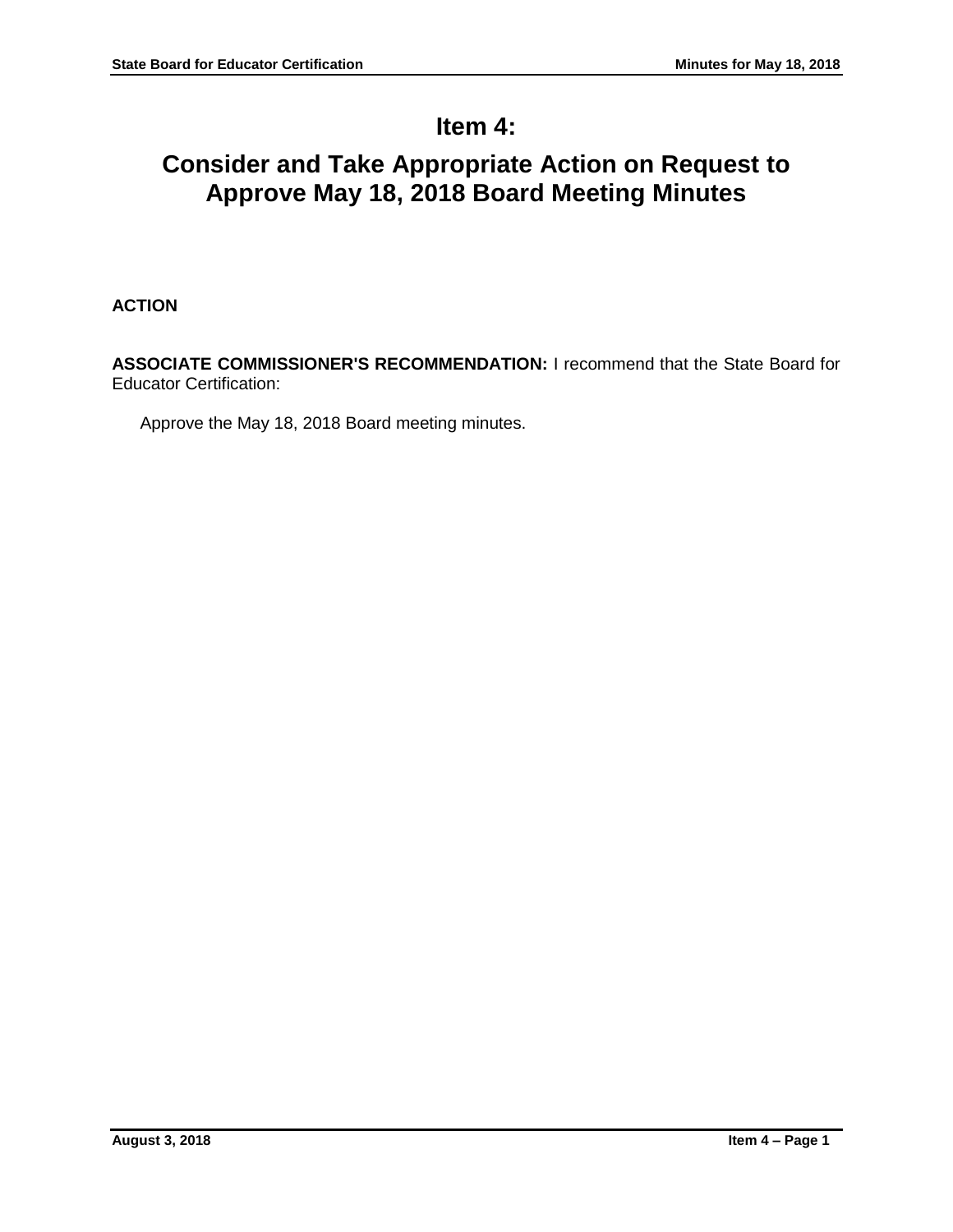# **STATE BOARD FOR EDUCATOR CERTIFICATION MEETING AGENDA MAY 18, 2018 AT 8:30 AM**

# **1701 N. CONGRESS AVE. ROOM 1-104**

**The Board will meet in open session and after determining the presence of a quorum, deliberate and possibly take formal action, including emergency action, on any of the following agenda items:**

# **1. Call to Order**

The State Board for Educator Certification (SBEC) convened its meeting at 8:37 AM on Friday, May 18, 2018, in Room 1-104 of the William B. Travis Building, 1701 N. Congress Avenue in Austin, Texas.

Present: Ms. Laurie Bricker, Ms. Rohanna Brooks-Sykes, Dr. Art Cavazos, Ms. Sandie Mullins, Dr. Rex Peebles, Ms. Jill Druesedow, Mr. Leon Leal, Ms. Suzanne McCall, and Mr. Carlos Villagrana.

Absent: Ms. Sandie Bridges, Mr. Tommy Coleman, Dr. Scott Ridley, and Dr. Laurie Turner

### **2. Associate Commissioner's Comments Regarding the SBEC Agenda**

Associate Commissioner Ryan Franklin welcomed the members to the meeting and thanked them for their attendance. Mr. Franklin recognized what a challenging time of year it is for scheduling, particularly for educators. He reminded the Board of the need to maintain a quorum. Mr. Franklin reminded the Board of the Thursday, August 2<sup>nd</sup> Work Session. In recognition of likely amendments during the meeting, he recommended that Board members take their time with any amendments to ensure clarity.

# **3. Public Comment**

Scott Kessel, Texas Counseling Association

#### **CONSENT AGENDA**

# **4. Consider and Take Appropriate Action on Request to Approve March 2, 2018 Board Meeting Minutes**

Hearing no corrections, the March 2, 2018 Board meetings minutes were approved.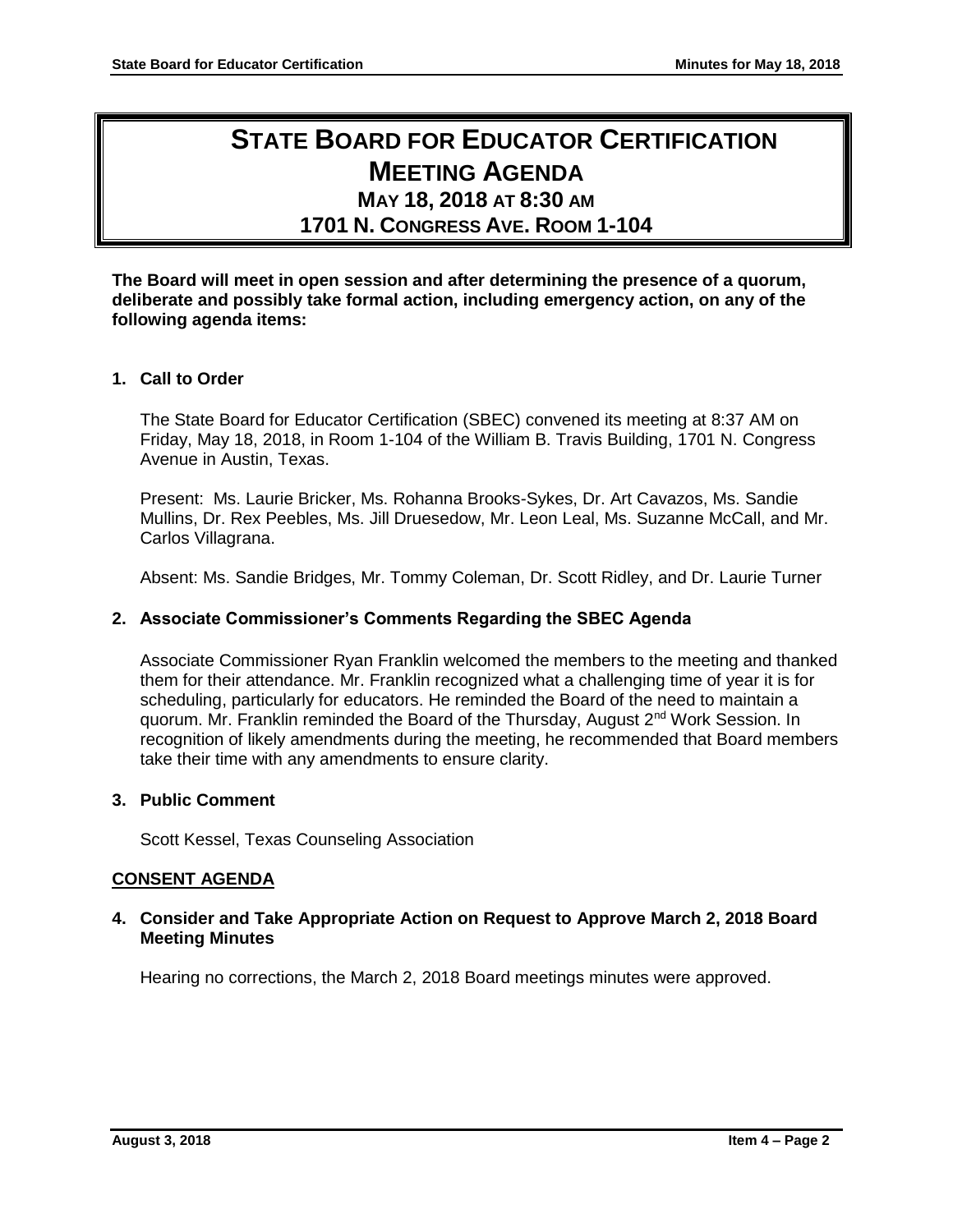# **DISCUSSION AND ACTION**

# **5. Consider and Take Appropriate Action on Proposed Amendments to 19 TAC Chapter 247, Educators' Code of Ethics**

Ms. Moriaty presented this item to the Board. This item provides the State Board for Educator Certification (SBEC) an opportunity to discuss and propose amendments to 19 TAC Chapter 247, Educators' Code of Ethics. The proposed amendment to 19 TAC §247.1 would add the definitions of "sexual harassment" and "under the influence of alcohol." The proposed amendment to 19 TAC §247.2 would make educators who act recklessly in diverting money for personal gain or misrepresenting the educator's employment history subject to discipline by the SBEC, would clarify language regarding an educator's illegal use of drugs, and would add a standard regarding educator-on-educator workplace sexual harassment.

Ms. Moriaty noted that staff had met with stakeholders who recommended that the Educator's Code of Ethics be a source of legal authority that applied particularly to educators because of their special role and influence over students, and did not exist in other laws. The proposed amendment to 19 TAC §247.2 would strike Standard 1.14 (a prohibition on assisting an educator with getting a new job when the educator had an inappropriate relationship with a student or minor, intended to implement the requirements of other state and federal laws) with the intent to move that provision to 19 TAC §249.15, in an effort to keep 19 TAC Chapter 247 free from provisions that make other sources of legal authority enforceable against educators.

Public Comment was provided by: Ms. Amanda Moore, Texas State Teachers Association

# **Motion and vote:**

*Motion was made by Ms. McCall to approve the proposed amendments to 19 TAC Chapter 247, Educators' Code of Ethics, to be published as proposed in the Texas Register. Second was made by Dr. Hull, and the Board voted unanimously in favor of the motion.*

**6. Consider and Take Appropriate Action on Proposed Amendments to 19 TAC Chapter 249, Disciplinary Proceedings, Sanctions, and Contested Cases, Subchapter A, General Provisions, §249.3, Definitions, §249.5, Purpose; Policy Governing Disciplinary Proceedings; and Subchapter B, Enforcement Actions and Guidelines, §249.15, Disciplinary Action by State Board for Educator Certification**

Ms. Moriaty presented this item to the Board. This item provides the State Board for Educator Certification (SBEC) an opportunity to discuss and propose amendments to 19 TAC Chapter 249, Disciplinary Proceedings, Sanctions, and Contested Cases, Subchapter A, General Provisions, and Subchapter B, Enforcement Actions and Guidelines. Ms. Moriaty explained that the amendments made to Chapter 249 were connected with the changes from Chapter 247, Educators' Code of Ethics, in that proposed revisions that set evidentiary standards or implemented other sources of law were recommended as amendments to Chapter 249 rather than Chapter 247 in an effort to keep Chapter 247 a stand-alone set of ethical guidelines that apply specifically to educators due to their special role and unique influence over students. The amendments would add language creating a legal presumption based on educators' violations of written directives from school administrators regarding the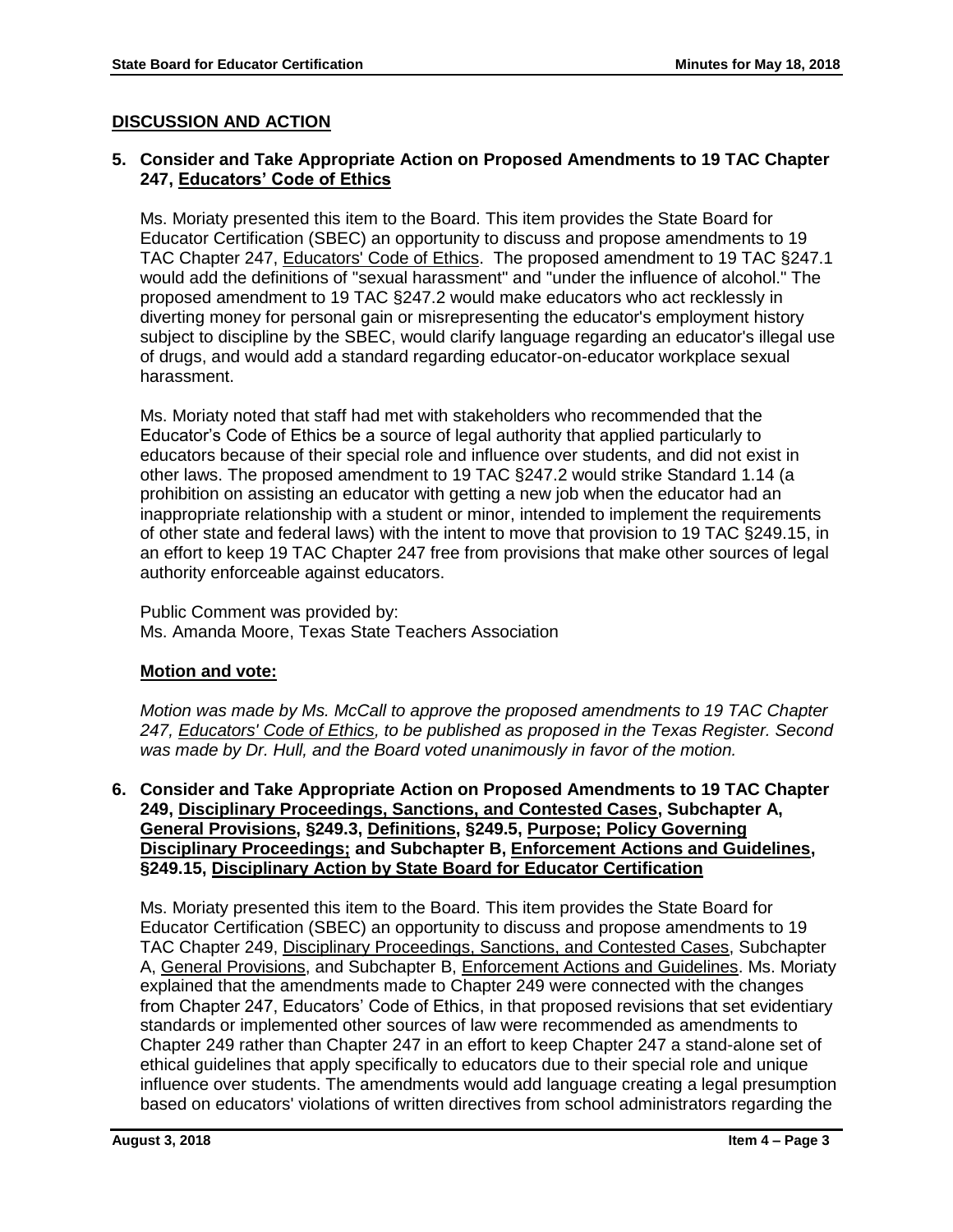educator's behavior toward a student to the definitions of "solicitation of a romantic relationship" and to both the definition and general principle of the term "unworthy to instruct or to supervise the youth of this state." The proposed amendments also would add the existing prohibition on assisting an educator with getting a new job when the educator had an inappropriate relationship with a student or minor to the list of satisfactory evidence on which the SBEC can take disciplinary action, intended to comply with both the Every Student Succeeds Act (ESSA), 20 United States Code (USC), §7926, and Texas Education Code (TEC), §21.009(e), and currently proposed to be stricken from 19 TAC Chapter 247, Educators' Code of Ethics.

Public Comment was provided by: Amanda Moore, Texas State Teachers Association

# **Motion and vote:**

*Motion was made by Ms. McCall to approve the proposed amendments to 19 TAC Chapter 249, Disciplinary Proceedings, Sanctions, and Contested Cases, Subchapter A, General Provisions, §249.3, Definitions, §249.5, Purpose; Policy Governing Disciplinary Proceedings; and Subchapter B, Enforcement Actions and Guidelines, §249.15, Disciplinary Action by State Board for Educator Certification, to be published as proposed in the Texas Register. Second was made by Mr. Leal, and the Board voted unanimously in favor of the motion.*

# **7. Consider and Take Appropriate Action on Proposed Amendments to 19 TAC Chapter 233, Categories of Classroom Teaching Certificates**

Ms. Cook presented this item to the Board. Ms. Cook highlighted pertinent points from the background and justification section of the agenda item and provided an overview of the proposed changes that fall into four categories: *Purpose* (to address the general authority section); *Presentation* (to eliminate references to certificates no longer issued by the SBEC, and remove duplicative information already addressed in other rule chapters about what a certificate holder can teach); *Priority* (to add new certificates mandated by legislation into the chapter); and *Process* (to incorporate steps to request new language other than English certificates). The Board had no additional questions after Ms. Cook's overview of the proposed changes.

# **Motion and vote:**

*Motion was made by Dr. Hull to* approve the proposed amendments to 19 TAC Chapter 233, Categories of Classroom Teaching Certificates, to be published as proposed in the *Texas Register*. *Second was made by Ms. Brooks-Sykes, and the Board voted unanimously in favor of the motion.*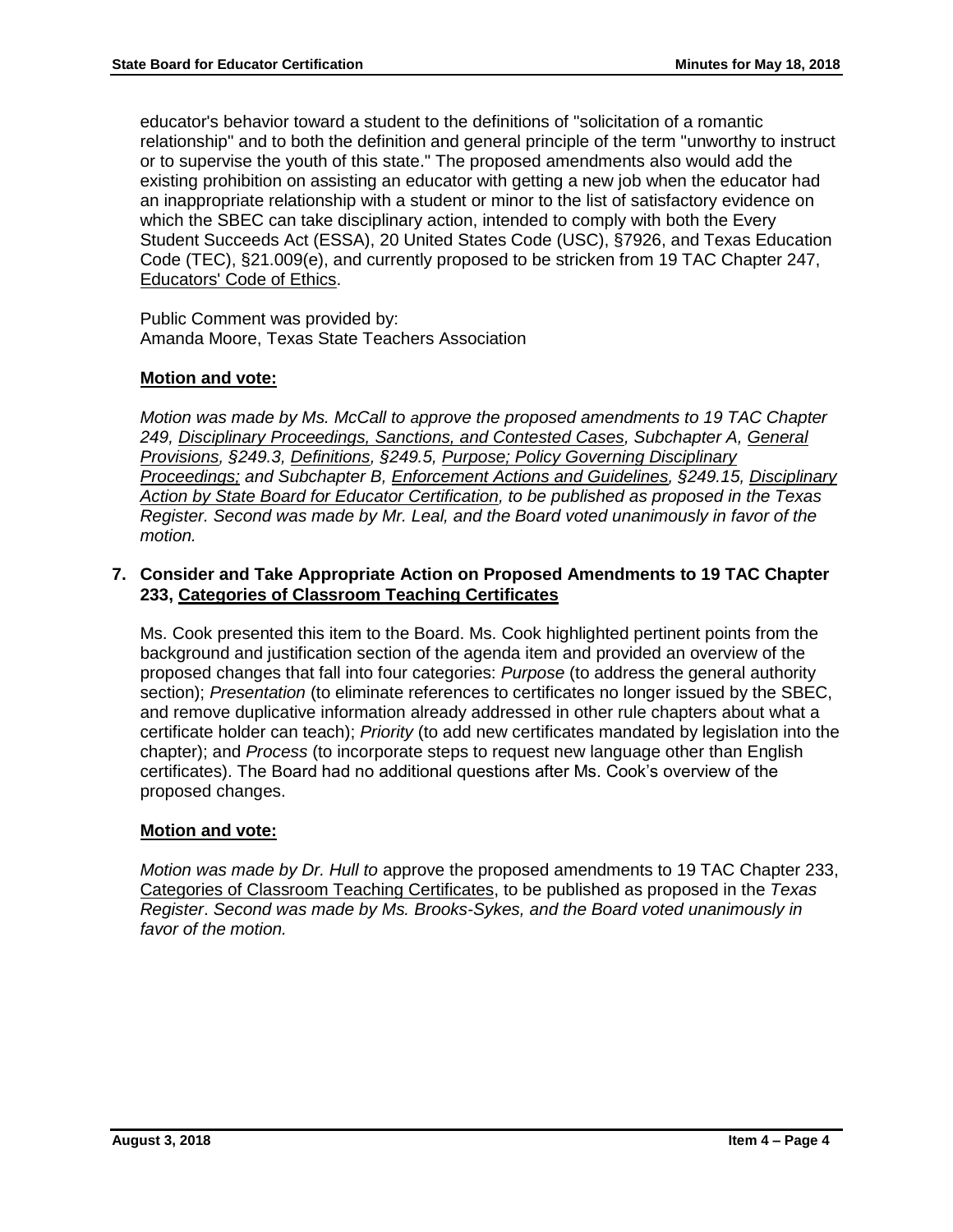# **8. Consider and Take Appropriate Action on Proposed Amendments to 19 TAC Chapter 228, Requirements for Educator Preparation Programs**

Dr. Jones presented this item to the Board. Dr. Jones highlighted for the Board six of the most significant changes, which came primarily from implementing language from legislation in addition to providing more clarification in rule language. These highlights were summarized on a side-by-side document in the supplemental materials folder.

Public Comment was provided by: Representative Gervin-Hawkins Holly Eaton Lindsay Sobel Mary Malone Bryan Weatherford Kate Coleman Patty Quinzi

# **Motion and vote:**

*Motion was made by Dr. Hull to approve the proposed amendments to 19 TAC Chapter 228, Requirements for Educator Preparation Programs, to be published as proposed in the Texas Register. Second was made by Ms. Bricker.* 

*Motion was made by Dr. Hull to make an amendment to her original motion in 19 TAC Chapter 228.2(12) Cooperating Teacher and (23) Mentor, adding "including training in how to coach and mentor teacher candidates". Second was made by Ms. Bricker.*

*After further discussion, Dr. Hull withdrew her amended motion and offered a revised amended motion.*

# **Motion and vote:**

*Motion was made by Dr. Hull to make a new amendment to her original motion in 19 TAC Chapter 228.2(12) Cooperating Teacher, (23) Mentor, and (30) Site Supervisor adding the language "including training in how to coach and mentor teacher candidates". Second was made by Ms. Bricker, and the Board voted unanimously in favor of the motion.*

After public comment, Board discussion centered on two areas: (1) expanding the original legislation contained in HB 3349 for Trade and Industrial Workforce Training to include Marketing Grades 6-12 and Health Science Grades 6-12 with the abbreviated program requirements and (2) the impact of decreasing the preparation hours required. The request to expand the bill came from recent stakeholder feedback from the San Antonio area. Dr. Cavazos asked for staff to reach out to stakeholder groups representing Marketing and Health Science to have input from these groups for the next meeting.

Dr. Jones thanked Representative Gervin-Hawkins and her staff for being so readily available and to many TEA staff members who worked on this item.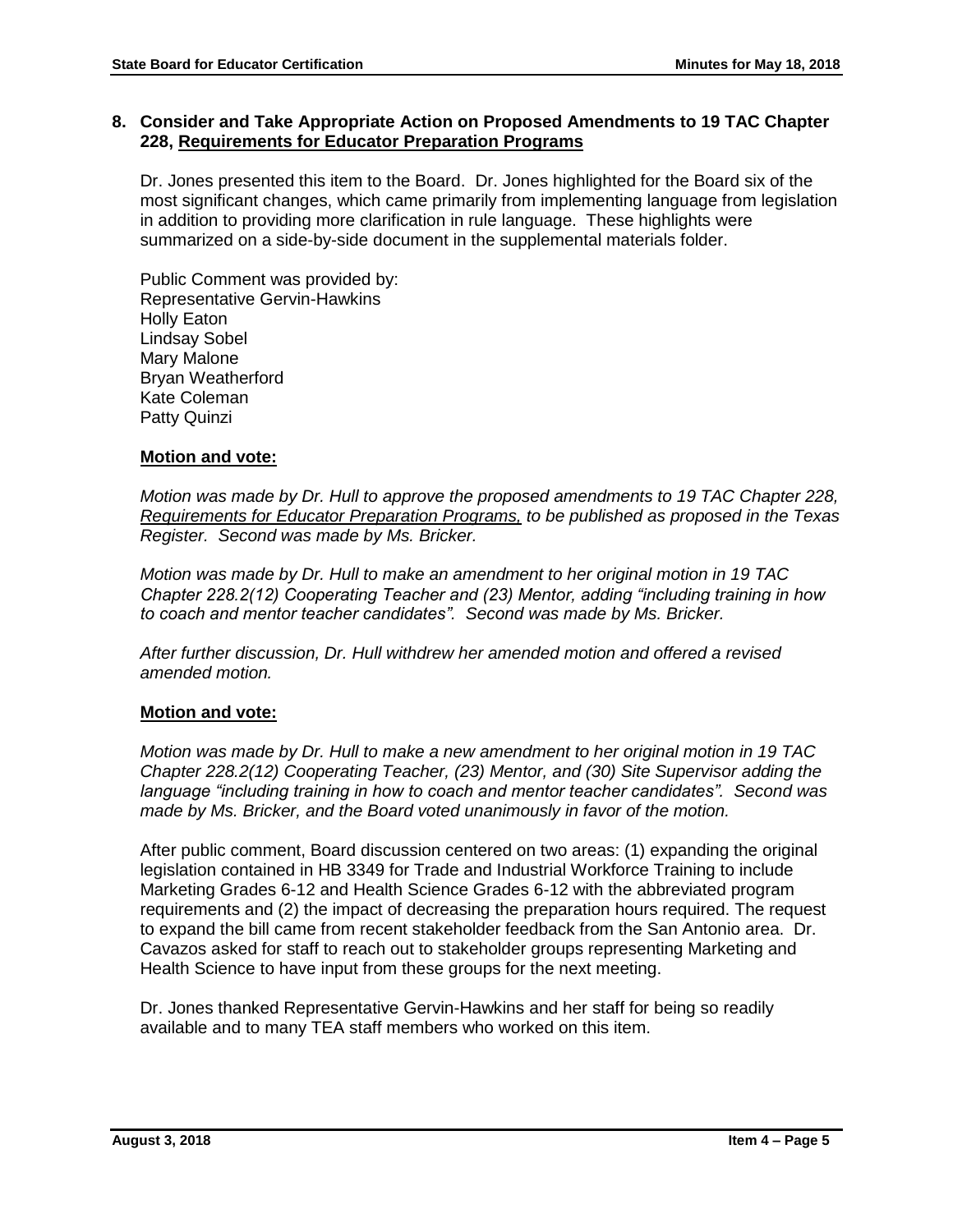# **Motion and vote:**

*Motion was made by Ms. McCall to make an amendment to the original motion that would strike the language in 19 TAC Chapter 228.35(c). The motion failed due to the lack of a second.*

# **Motion and vote:**

*Motion was made by Ms. McCall to amend the original motion in 19 Chapter 228.35(c) to require the coursework and/or training to be provided by the candidate's EPP. The motion failed due to the lack of a second.*

# **Motion and vote:**

*Motion was made by Ms. Brooks-Sykes to make an amendment to the original motion that in 19 Chapter 228.35(c)(2) to replace the word "may" with "shall." Second was made by Ms. Bricker. Ms. Bricker and Ms. Brooks-Sykes voted in favor of the motion and Mr. Leal, Dr. Cavazos, Ms. Mullins, Dr. Hull, and Ms. McCall voted against. The motion failed.* 

# **Motion and vote:**

*Motion was made by Dr. Hull to approve the proposed amendments to 19 TAC Chapter 228, Requirements for Educator Preparation Programs, to be published as proposed in the Texas Register. Second was made by Ms. Bricker. The motion passed, with Ms. McCall voting against the motion.*

**9. Consider and Take Appropriate Action on Proposed Amendments to 19 TAC Chapter 250, Administration, Subchapter A, Purchasing, §250.1, Historically Underutilized Business (HUB) Program, and Subchapter B, Rulemaking Procedures, §250.20, Petition for Adoption of Rules or Rule Changes**

Ms. Pogue presented this item to the Board. Ms. Pogue pointed out the proposed amendment to Subchapter A, was a technical change to update relevant cross references to the state's Historically Underutilized Business (HUB) program. Ms. Pogue pointed out that the proposed amendments to Subchapter B, was to comply with the statutory requirement as a result of the 84<sup>th</sup> Texas Legislature that mandates that a petitioner for rulemaking must meet one of the four definitions of an interested person. The criteria as specified in statute is that the petitioner be a resident of Texas, a business entity located in Texas, a governmental subdivision located in Texas, or a public or private organization located in Texas that is not a state agency.

# **Motion and vote:**

*Motion was made by Ms. Bricker to* approve the proposed amendments to 19 TAC Chapter 250, Administration, Subchapter A, Purchasing, §250.1, Historically Underutilized Business (HUB) Program, Subchapter B, Rulemaking Procedures, §250.20, Petition for Adoption of Rules or Rule Changes, to be published as proposed in the *Texas Register*. *Second was made by Dr. Cavazos, and the Board voted unanimously in favor of the motion.*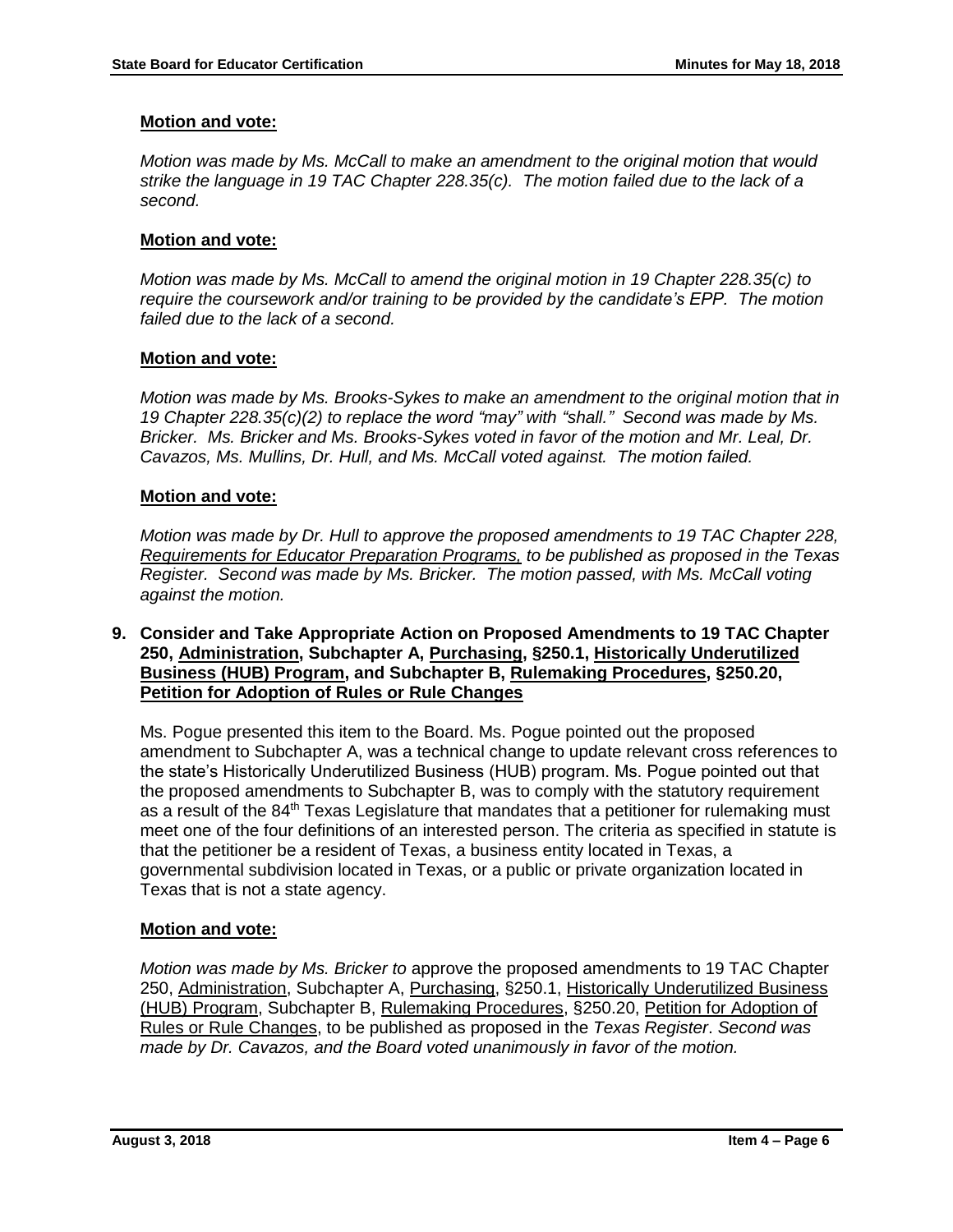# **10. Consider and Take Appropriate Action on Request to Approve 2016-2017 Accountability System for Educator Preparation Programs (ASEP) Accreditation Statuses**

Dr. Miller presented this item to the Board. This item provided the State Board for Educator Certification (SBEC) the opportunity to approve the proposed 2016-2017 Accountability System for Educator Preparation Programs (ASEP) accreditation statuses for educator preparation programs (EPPs). Currently, one hundred and eighteen (118) programs are recommended to be rated as "Accredited," three (3) programs as "Accredited-Not Rated," four (4) programs as "Accredited-Warned," and eight (8) programs as "Accredited-Probation." Thirty-six (36) programs will be required to develop an action plan to address deficiencies in aggregated and/or disaggregated group performance. Fifty-six (56) programs will be provided with a notice regarding a certification examination performance issue with one or more certification fields.

Dr. Miller explained that the Board had been sent revised recommendations from staff a week before the Board meeting. The revised recommendations were also included in the Board's supplemental materials folder. Dr. Miller explained the components of the accreditation system by presenting the table that was included in attachment two of the item. A status of Accredited-Probation or Accredited-Warned was being recommended if a program did not meet the performance standard for certification examinations or field supervision. Programs that did not meet a performance standard are required to develop an action plan to address any deficiencies. Programs that did not meet the performance standard for an individual certification examination were also provided notice by TEA staff. Dr. Miller mentioned that TEA staff was recommending a monitor to be assigned to any program that was recommended as Accredited-Probation. This was based on the input that the Board provided in the March 2, 2018 meeting so that struggling programs were provided with monitor support sooner rather than later.

Public Comment was provided by: Dr. Phyliss Metcalf-Turner

After public comment, Ms. Brooks-Sykes asked when programs were required to provide the data that is used for accountability, when programs were notified of their accreditation status, and if there was anything the Board could do to assist programs that had received notices of not meeting the performance standard for individual certification examinations. For her first question, Dr. Miller responded that September 15 was the deadline for programs to provide the data. For her second question, Dr. Miller responded that programs are notified of their accreditation status several months after the September 15 deadline because TEA staff must work with programs to ensure that the data is accurate. For her third question, Dr. Miller responded that the Board may want to consider requiring an action plan for programs that do not meet the performance standard for an individual certification examination. Dr. Hull asked what would happen to programs if the Board acted on the TEA staff recommendations. Dr. Miller responded that programs would be required to develop and implement an action plan to address deficiencies. Programs that are Accredited-Probation would have the assistance of a monitor. Programs that are Accredited-Warned would have the assistance of TEA staff. Intern Teacher ACP would have a deadline of December 1, 2018 to address all deficiencies.

Dr. Hull asked if Dr. Metcalf-Turner was making a request or sharing information. Dr. Miller responded that it was his understanding that Dr. Metcalf-Turner was sharing information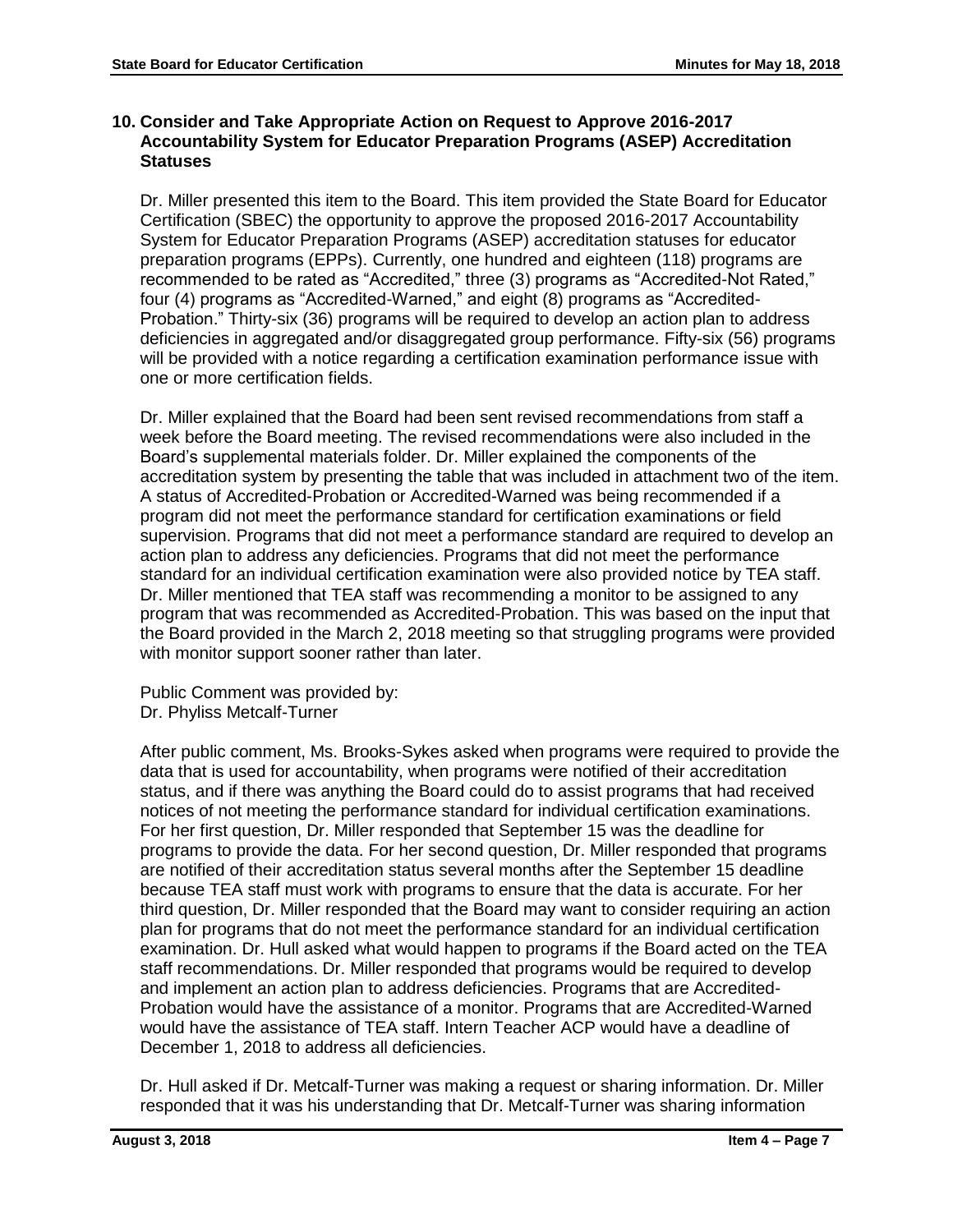about how Prairie View A&M University was making improvements. Dr. Miller invited Dr. Metcalf-Turner to return to the podium to respond. Dr. Metcalf-Turner confirmed that she was sharing information. Dr. Hull asked Dr. Metcalf-Turner if Dr. Ruth Simmons, the new president of Prairie View A&M University, was aware of the accreditation status of the program. Dr. Metcalf-Turner confirmed that she was on the president's cabinet and that the president was fully aware of the program's status. Ms. Bricker commented that the sanctions the Board was putting in place were intended to support programs and thanked Dr. Metcalf-Turner for her work in improving the program. Ms. McCall asked if the same information that was presented in attachment two would be shared on the Consumer Information web page. Dr. Miller confirmed that a very similar table with accompanying descriptions would be published on the page.

# **Motion and vote:**

*Motion was made by Dr. Cavazos to approve the 2016-2017 accountability system for educator preparation programs accreditation statuses and related sanctions as presented. Second was made by Dr. Hull, and the Board voted unanimously in favor of the motion.*

# **11. Consider and Take Appropriate Action on Agreed Order to Close 21st Century Leadership Principal Preparation Program**

Dr. Miller presented this item to the Board. This item provided the State Board for Educator Certification (SBEC) the opportunity to approve an agreed order to close the 21<sup>st</sup> Century Leadership Principal Preparation Program (21<sup>st</sup> Century Leadership).

Dr. Miller explained that this item was a follow-up to an item on the March 2, 2018 agenda when the Board assigned 21<sup>st</sup> Century Leadership an Accredited-Probation accreditation status. Because the TEC and the SBEC rules require the Board to revoke a program if it is assigned an Accredited-Probation status for three consecutive years, the Board directed Mr. Winchester to work with TEA and SBEC legal staff to determine all options to consider. After researching the options and meeting with 21<sup>st</sup> Century Leadership staff, the three options were for 21<sup>st</sup> Century to agree to revocation, to voluntarily close, or to seek an administrative law judge ruling on the revocation at the State Office of Administrative Hearings. Because the Government Code authorizes the Board to settle contested cases through agreed orders, TEA staff recommended that the Board approve the closure of 21<sup>st</sup> Century Leadership. The program would not be allowed to admit any new candidates as of May 2, 2018 and the current cohort of candidates would be allowed to finish the program by August 31, 2018. The program would need to notify all candidates who had completed the program but who were not certified about the closure of the program so that all candidates would have the opportunity to attempt the certification examination two times. The monitor who had been assigned to the program would be released on August 31, 2018 and the program would no longer be able to recommend candidates for certification after March 31, 2019. The current legal authority, chief executive officer, and members of the governing body of 21<sup>st</sup> Century Leadership would not be eligible to apply to become an educator preparation program.

Dr. Susan Hull asked if there would be any issues for another educator preparation program if the program hired the legal authority, chief executive officer, or member of the governing body. Dr. Miller responded that there would not be any issues for another program and that 21<sup>st</sup> Century Leadership would also retain their ability to offer continuing professional education. Dr. Peebles asked if the ineligibility to apply to become an educator preparation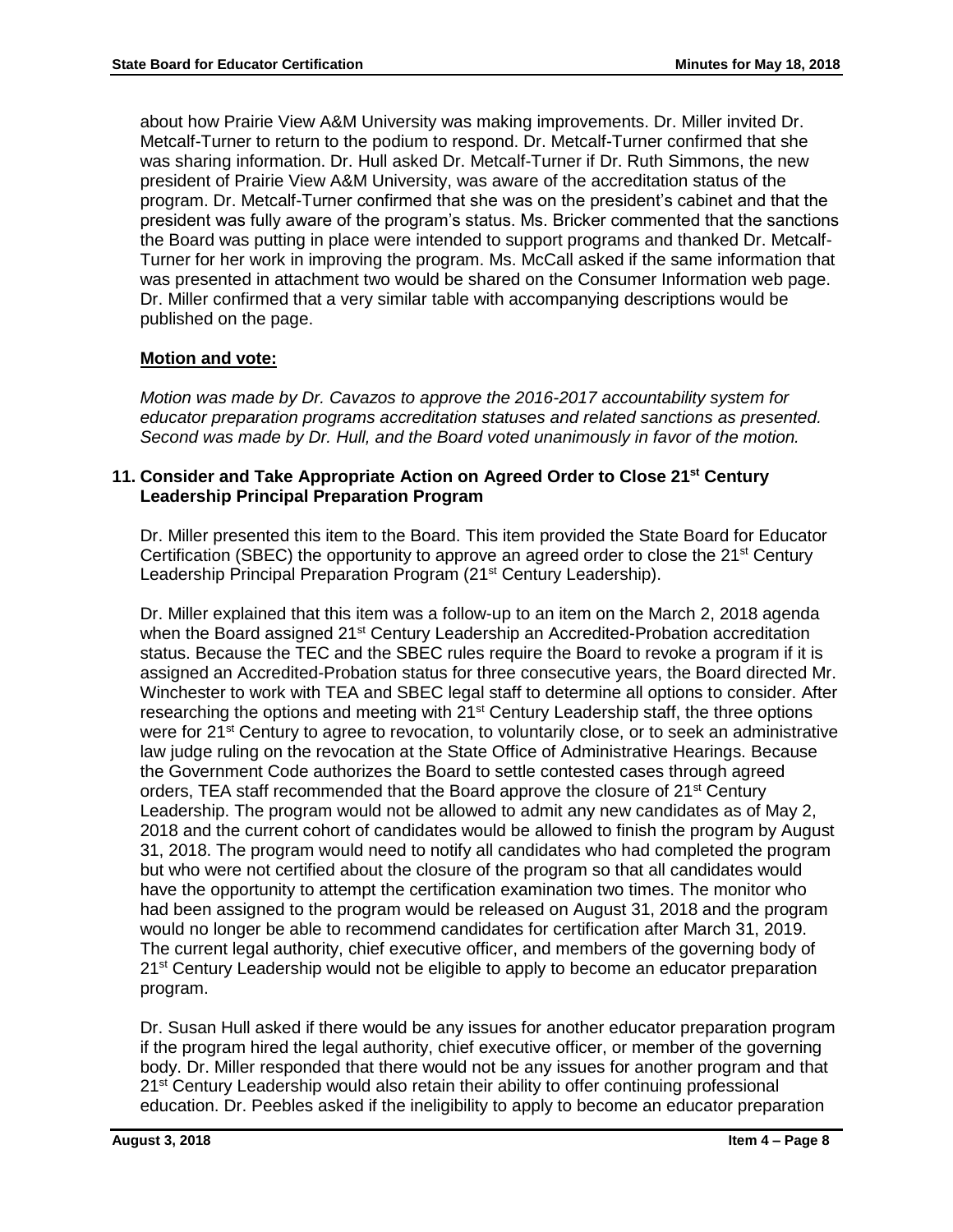program was for a specific period or for life. Dr. Miller responded that the ineligibility would be for life.

#### **Motion and vote:**

*Motion was made by Dr. Cavazos to approve the agreed order to close the 21st Century Leadership Principal Preparation Program as presented. Second was made by Ms. McCall, and the Board voted unanimously in favor of the motion.*

# **12. Consider and Take Action on Clinical Teaching Exception Request**

Dr. Miller presented this item to the Board. This item provided the State Board for Educator Certification (SBEC) an opportunity to discuss and take action on the request by the University of Houston teachHOUSTON Program for an exception to the clinical teaching options described in SBEC rule.

Dr. Miller explained that this request was very similar to the request from the University of Texas at Austin and the University of North Texas because they were all UTeach replication sites. The purpose of the UTeach program is to increase the number of high quality math and science teachers in Texas and throughout the United States. Instead of requiring 14 weeks of full day clinical teaching experiences, the University of Houston teachHOUSTON program would require less than a full day of clinical teaching with extra support for its teacher candidates. The teachHOUSTON would need to annually compare the performance of clinical teachers participating in the exception program to clinical teachers in programs inside and outside of the University of Houston. The teachHOUSTON would also need to maintain at least the same level of performance as the average of the previous four years. Dr. Cavazos commented that the UTeach program was a very good program and he supported approving the request as presented.

#### **Motion and vote:**

*Motion was made by Dr. Cavazos to approve the recommendation for the clinical teaching exception request with conditions as presented. Second was made by Ms. Bricker, and the Board voted unanimously in favor of the motion.*

#### **DISCIPLINARY CASES**

#### **13. Pending or Contemplated Litigation, including Disciplinary Cases**

#### **A. Defaults**

#### **No Answer Defaults**

1. In the Matter of Gilbert Bower; Action to be taken: Consideration of Issuance of Default Judgment

Staff recommendation: 1 year suspension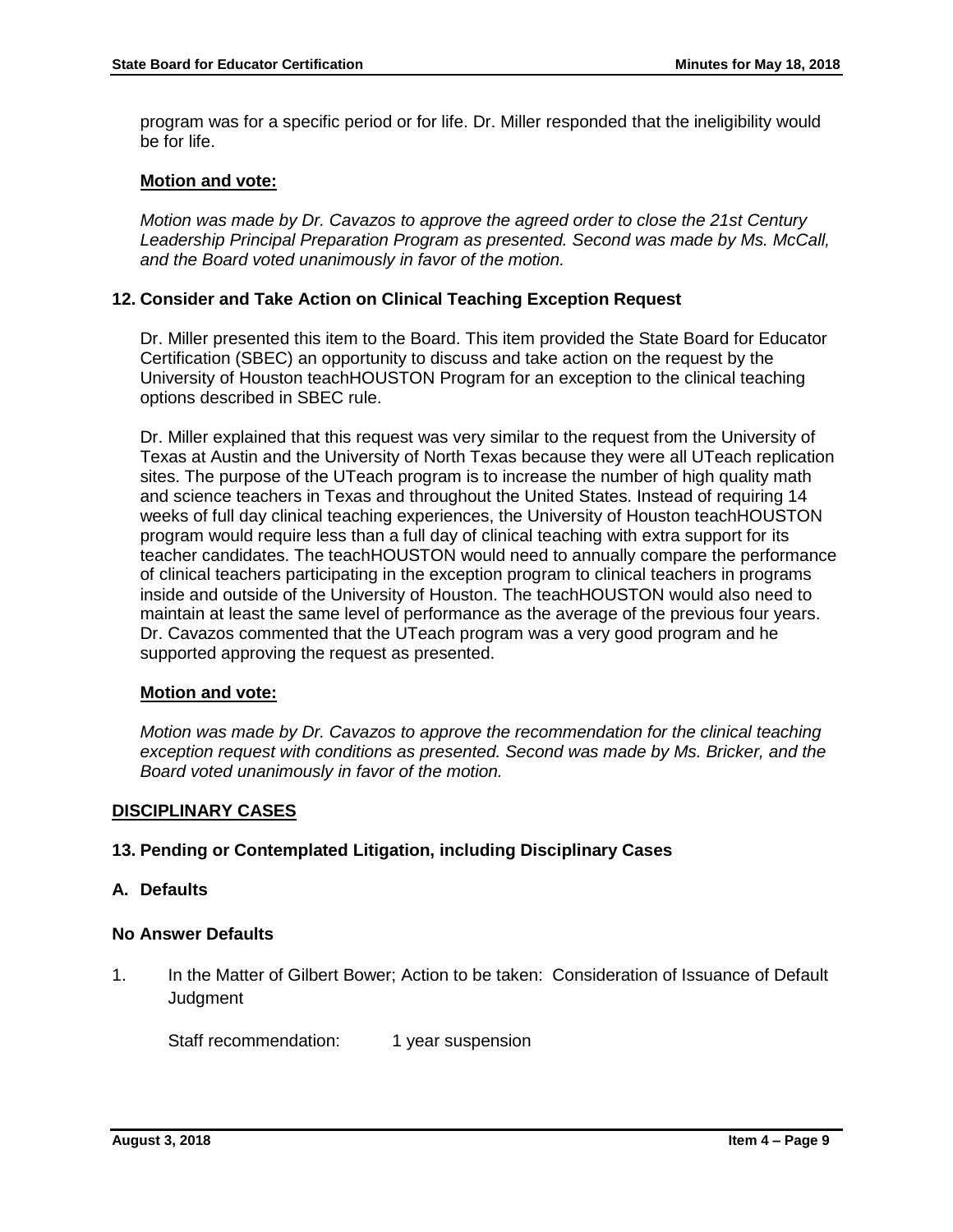2. In the Matter of Shabelee Bowie; Action to be taken: Consideration of Issuance of Default Judgment

Staff recommendation: 1 year suspension

3. In the Matter of Emmanuel Carrillo; Action to be taken: Consideration of Issuance of Default Judgment

Staff recommendation: 1 year suspension

4. In the Matter of Brandon Hohfeld; Action to be taken: Consideration of Issuance of Default Judgment

Staff recommendation: 1 year suspension

5. In the Matter of Alexandria Livoti; Action to be taken: Consideration of Issuance of Default Judgment

Staff recommendation: 1 year suspension

6. In the Matter of Jessica Maldonado; Action to be taken: Consideration of Issuance of Default Judgment

Staff recommendation: 1 year suspension

7. In the Matter of Landon Penn; Action to be taken: Consideration of Issuance of Default **Judgment** 

Staff recommendation: 1 year suspension

8. In the Matter of Joel Phong Ruthenbeck; Action to be taken: Consideration of Issuance of Default Judgment

Staff recommendation: 1 year suspension

9. In the Matter of Joshua Sermon; Action to be taken: Consideration of Issuance of Default Judgment

Staff recommendation: 1 year suspension

12. In the Matter of Adrien B. Anderson; Action to be taken: Consideration of Issuance of Default Judgment

Staff recommendation: Permanent Revocation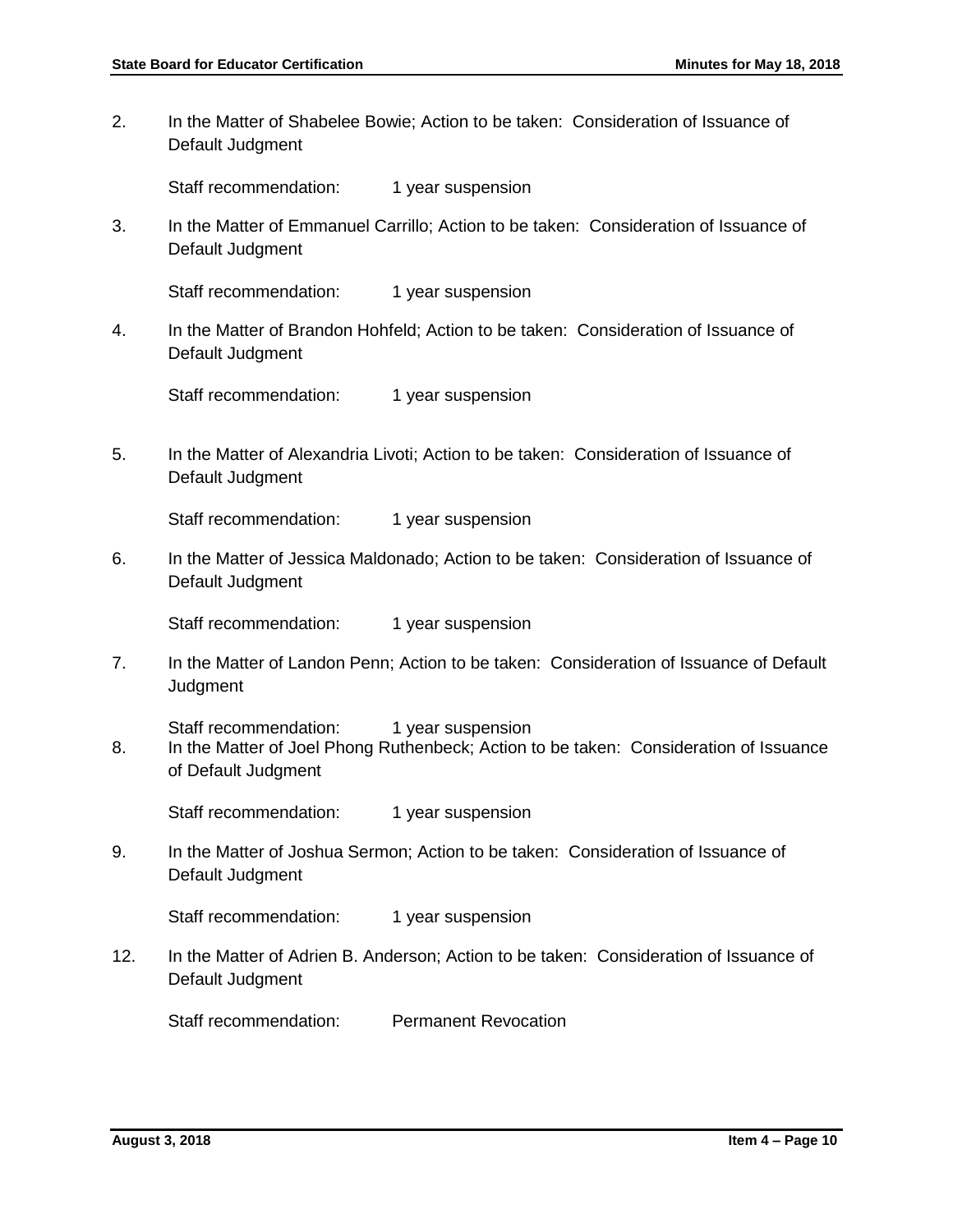13. In the Matter of Berenice Garcia; Action to be taken: Consideration of Issuance of Default Judgment

Staff recommendation: Permanent Revocation

14. In the Matter of Miguel Angel Morales; Action to be taken: Consideration of Issuance of Default Judgment

Staff recommendation: Permanent Revocation

15. In the Matter of Lexteun Salazar; Action to be taken: Consideration of Issuance of Default Judgment

Staff recommendation: Permanent Revocation

17. In the Matter of Moises Fernando Hinojosa; Action to be taken: Consideration of Issuance of Default Judgment

Staff recommendation: Permanent Revocation

18. In the Matter of Charles A. Brown, II; Action to be taken: Consideration of Issuance of Default Judgment

Staff recommendation: Permanent Revocation

19. In the Matter of Jayden Carlos; Action to be taken: Consideration of Issuance of Default **Judgment** 

Staff recommendation: Revocation

20. In the Matter of Erica Caro; Action to be taken: Consideration of Issuance of Default **Judgment** 

Staff recommendation: 2 year suspension

21. In the Matter of Kellie Davis; Action to be taken: Consideration of Issuance of Default **Judgment** 

Staff recommendation: Permanent Revocation

22. In the Matter of Meagan Renee' Gurley; Action to be taken: Consideration of Issuance of Default Judgment

Staff recommendation: Permanent Revocation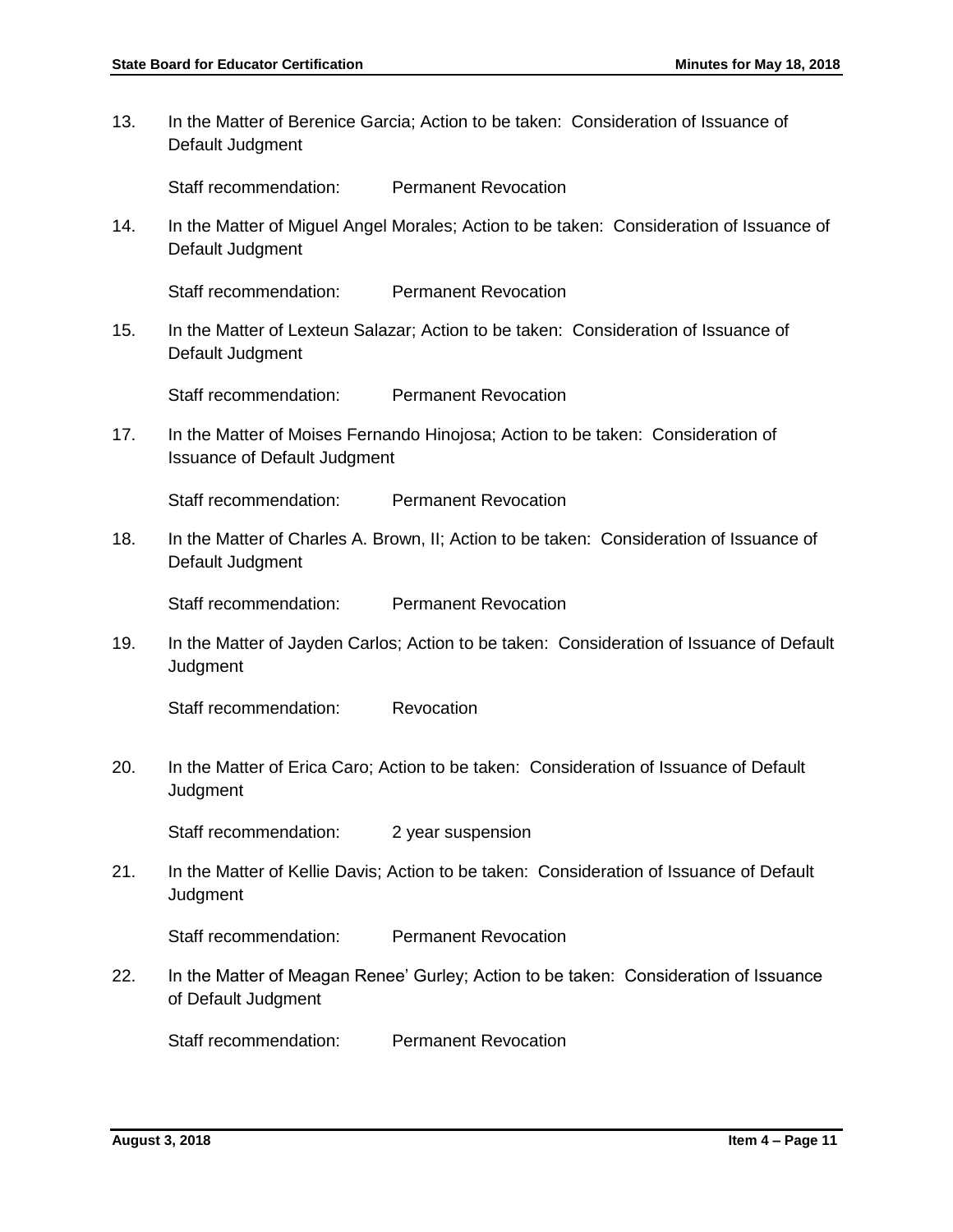23. In the Matter of Alfredo Guzman, III; Action to be taken: Consideration of Issuance of Default Judgment

Staff recommendation: Permanent Revocation

24. In the Matter of Jacqueline G. Hildebrand; Action to be taken: Consideration of Issuance of Default Judgment

Staff recommendation: 2 year suspension

25. In the Matter of Darion Ragsdale, Sr.; Action to be taken: Consideration of Issuance of Default Judgment

Staff recommendation: Permanent Revocation

28. In the Matter of Felicia Shuler; Action to be taken: Consideration of Issuance of Default **Judgment** 

Staff recommendation: Permanent Revocation

29. In the Matter of Daniel Vanderburg; Action to be taken: Consideration of Issuance of Default Judgment

Staff recommendation: Revocation

30. In the Matter of Jamie Lynn Weeks; Action to be taken: Consideration of Issuance of Default Judgment

Staff recommendation: Permanent Revocation

31. In the Matter of Leo Kevin Cavazos; Action to be taken: Consideration of Issuance of Default Judgment

Staff recommendation: 4 year suspension and proof of successful completion of substance abuse treatment program

32. In the Matter of Gina Cooper; Action to be taken: Consideration of Issuance of Default **Judgment** 

Staff recommendation: Revocation

33. In the Matter of Damian D. Davis; Action to be taken: Consideration of Issuance of Default Judgment

Staff recommendation: 3 year suspension and proof of successful completion of substance abuse treatment program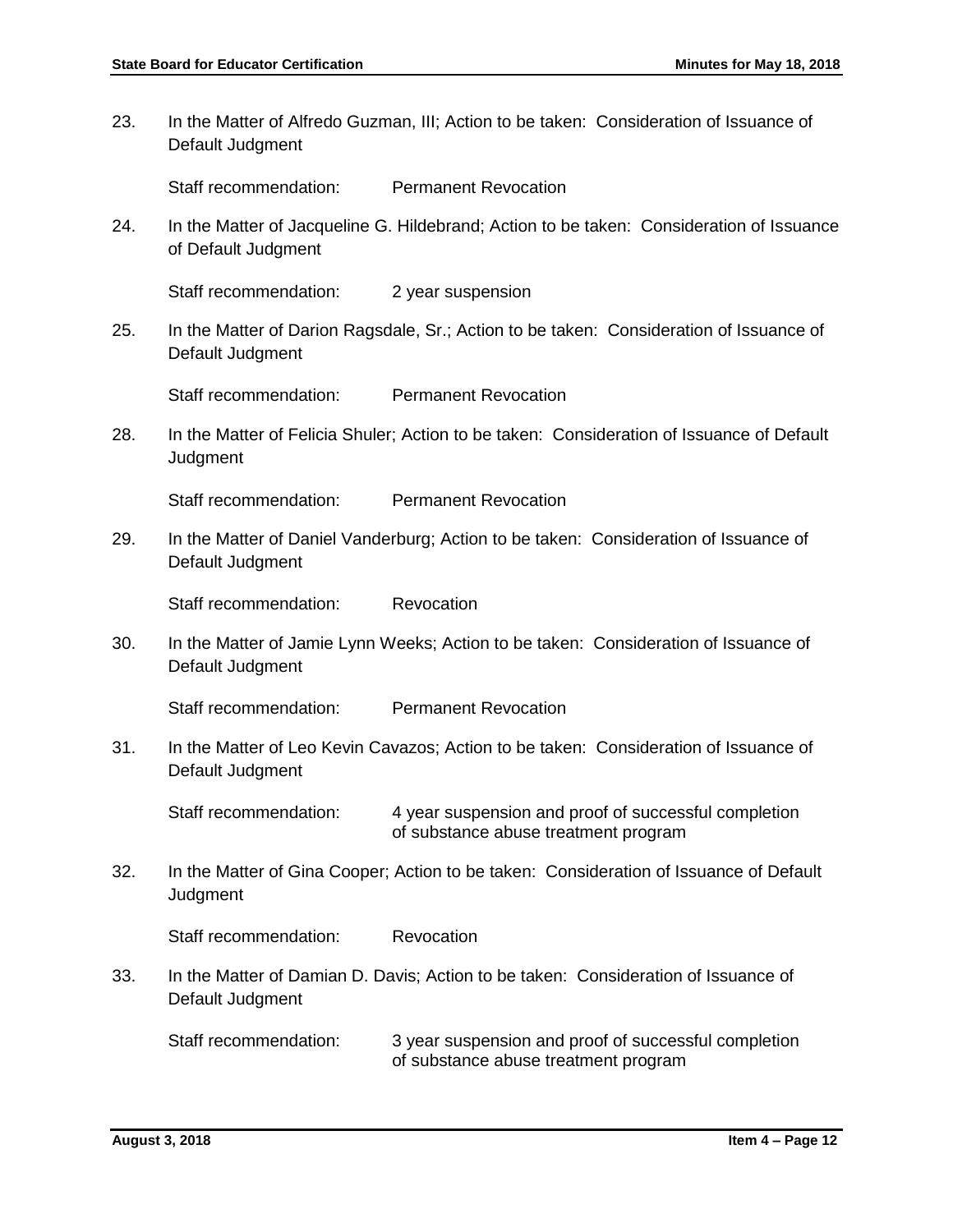34. In the Matter of Langston Grady; Action to be taken: Consideration of Issuance of Default Judgment Staff recommendation: 3 year suspension and proof of successful completion of substance abuse treatment program 35. In the Matter of Stephanie Hardin; Action to be taken: Consideration of Issuance of Default Judgment Staff recommendation: 4 year suspension and proof of successful completion of substance abuse treatment program 36. In the Matter of Stephanie Lewis; Action to be taken: Consideration of Issuance of Default Judgment Staff recommendation: 2 year suspension and proof of successful completion of substance abuse treatment program 37. In the Matter of Eric Ramos; Action to be taken: Consideration of Issuance of Default **Judgment** Staff recommendation: Revocation 38. In the Matter of Michael Schleider; Action to be taken: Consideration of Issuance of Default Judgment Staff recommendation: 1 year suspension and proof of successful completion of substance abuse treatment program 39. In the Matter of Valerie Spillman; Action to be taken: Consideration of Issuance of Default Judgment Staff recommendation: 4 year suspension and proof of successful completion of substance abuse treatment program 40. In the Matter of Sean Preston; Action to be taken: Consideration of Issuance of Default **Judgment** Staff recommendation: Revocation 41. In the Matter of Lupe Sarinana; Action to be taken: Consideration of Issuance of Default **Judgment** Staff recommendation: 2 year suspension 42. In the Matter of Jason K. Campbell; Action to be taken: Consideration of Issuance of Default Judgment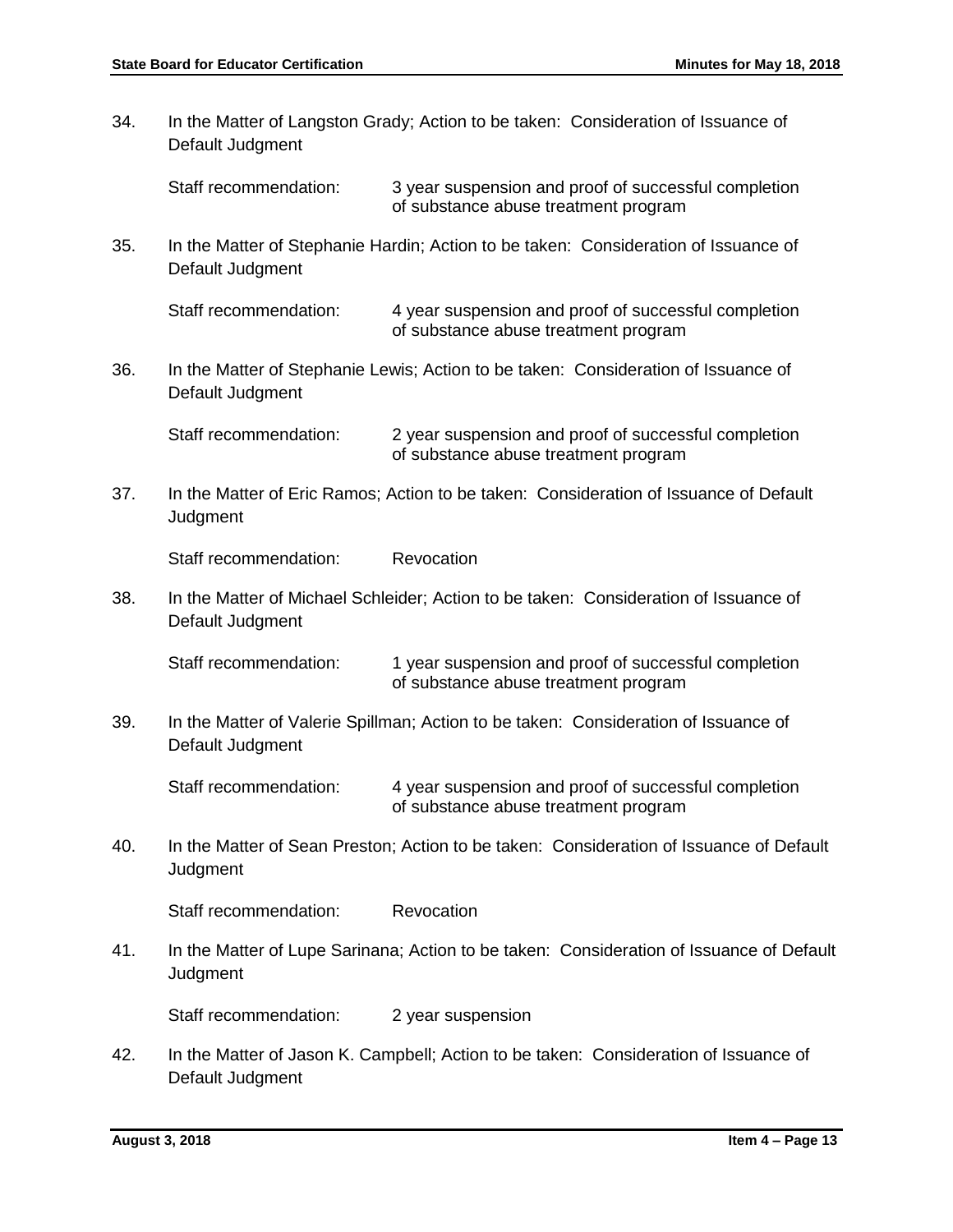Staff recommendation: 4 year suspension

43. In the Matter of Carl Durr, Jr.; Action to be taken: Consideration of Issuance of Default **Judament** 

Staff recommendation: Revocation

44. In the Matter of Sergio D. Garcia; Action to be taken: Consideration of Issuance of Default Judgment

Staff recommendation: Revocation

45. In the Matter of Bianca Odom; Action to be taken: Consideration of Issuance of Default **Judgment** 

Staff recommendation: Revocation

46. In the Matter of Nathalie Pate; Action to be taken: Consideration of Issuance of Default **Judgment** 

Staff recommendation: 2 year suspension

47. In the Matter of Humberto Rene Garza; Action to be taken: Consideration of Issuance of Default Judgment

Staff recommendation: Revocation

48. In the Matter of Jaya Jacob; Action to be taken: Consideration of Issuance of Default **Judgment** 

Staff recommendation: 1 year suspension and proof of successful completion of anger management classes

#### **Motion and vote:**

*Motion was made by Dr. Hull to grant Staff's Request for Issuance of Default Judgment and enter final orders consistent with Staff's recommendations on each of the above numbered cases 1-38, excluding cases 10, 11, 16, 26, and 27. Second was made by Dr. Hull, and the Board voted unanimously in favor of the motion.* 

#### **The following defaults were considered individually:**

11. In the Matter of Ronald Wise; Action to be taken: Consideration of Issuance of Default Judgment

Staff recommendation: 1 year suspension

Dr. Hull recused herself from voting on this matter.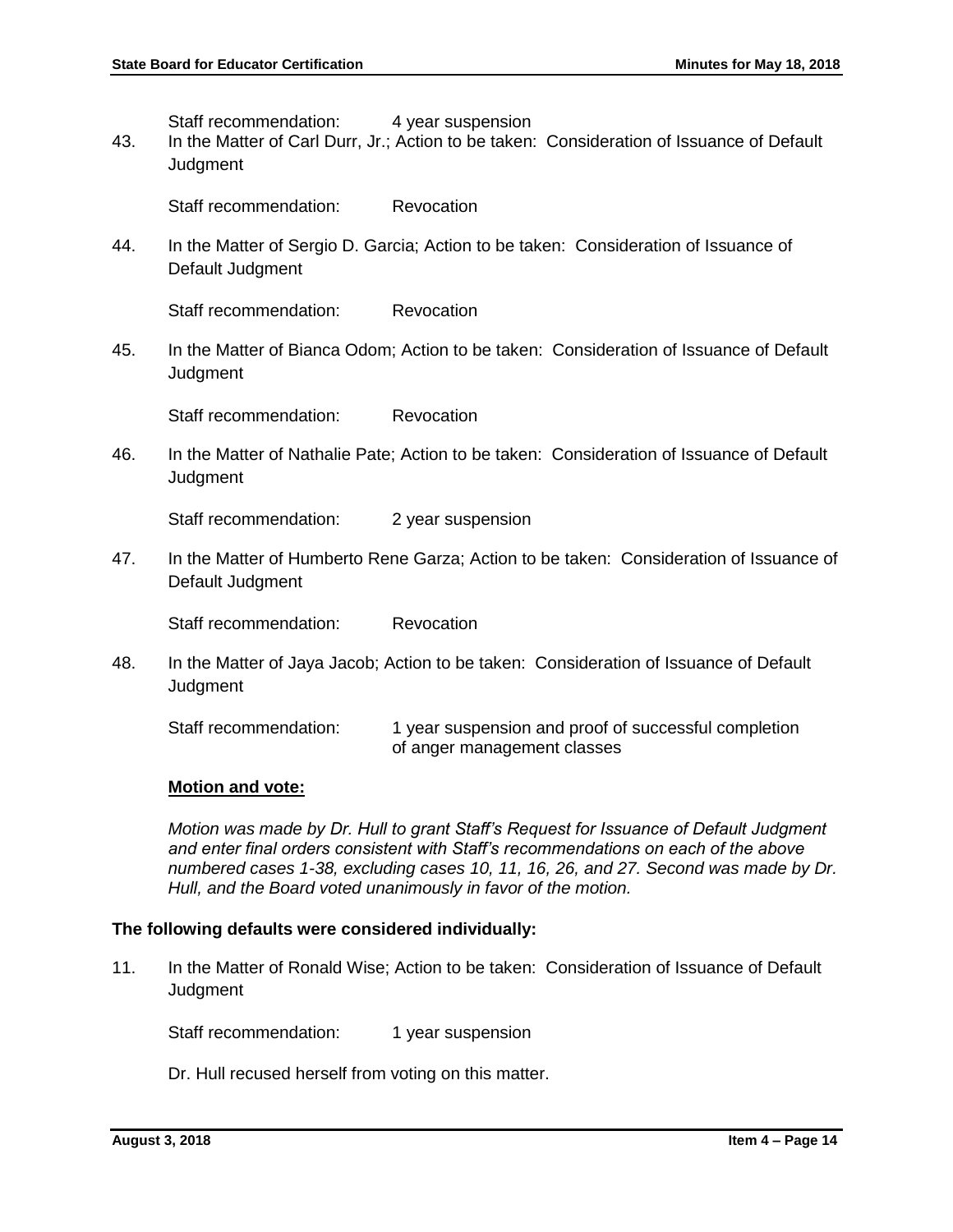# **Motion and vote:**

*Motion was made by Dr. Cavazos to grant Staff's Request for Issuance of Default Judgment and enter a final order consistent with Staff's recommendation on the above numbered case, 11. Second was made by Mr. Leal, and the Board voted unanimously in favor of the motion.*

16. In the Matter of Javier Hernandez; Action to be taken: Consideration of Issuance of Default Judgment

Staff recommendation: 1 year suspension

# **Motion and vote:**

*Motion was made by Ms. Bricker to grant Staff's Request for Issuance of Default Judgment and enter a final order of Permanent Revocation. Motion died for lack of a second.*

*Motion was made by Dr. Cavazos to grant Staff's Request for Issuance of Default Judgment and enter a final order consistent with Staff's recommendation on the above numbered case, 16. Second was made by Ms. Brooks-Sykes, and the Board voted in favor of the motion.*

26. In the Matter of Mario Alberto Salinas; Action to be taken: Consideration of Issuance of Default Judgment

Staff recommendation: Revocation

Dr. Hull recused herself from voting on this matter.

#### **Motion and vote:**

*Motion was made by Ms. Bricker to grant Staff's Request for Issuance of Default Judgment and enter a final order consistent with Staff's recommendation on the above numbered case, 26. Second was made by Ms. McCall, and the Board voted unanimously in favor of the motion.*

27. In the Matter of Christopher P. Shelton; Action to be taken: Consideration of Issuance of Default Judgment

Staff recommendation: Revocation

#### **Motion and vote:**

*Motion was made by Ms. McCall to grant Staff's Request for Issuance of Default Judgment and enter a final order consistent with Staff's recommendation on the above numbered case, 27. Second was made by Dr. Hull, and the Board voted unanimously in favor of the motion.*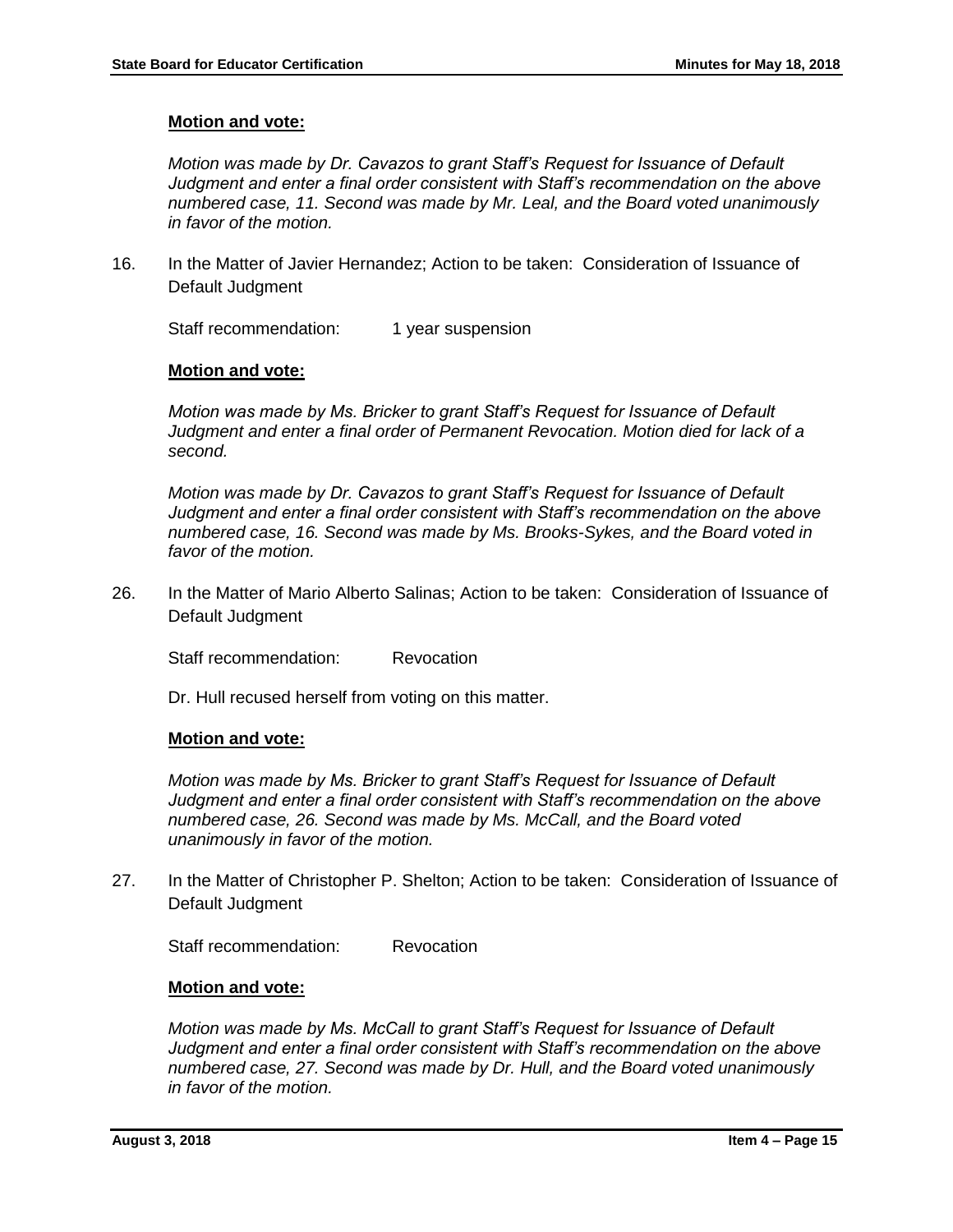### **The following defaults were pulled from the agenda by TEA Legal (no action taken):**

10. In the Matter of Christina Lockett Wilson; Action to be taken: Consideration of Issuance of Default Judgment

Staff recommendation: 1 year suspension

### **SOAH Defaults**

1. In the Matter of Christopher Arthur Durham; Action to be taken: Consideration of Issuance of Default Judgment

Staff recommendation: Revocation

Dr. Hull recused herself from voting on this matter.

# **Motion and vote:**

*Motion was made by Ms. Bricker to grant Staff's Request for Issuance of SOAH Default Judgment and enter a final order of Permanent Revocation. Second was made by Mr. Leal, and the Board voted unanimously in favor of the motion.*

2. In the Matter of Susana L. Lopez; Action to be taken: Consideration of Issuance of Default Judgment

Staff recommendation: Revocation

#### **Motion and vote:**

*Motion was made by Ms. Bricker to grant Staff's Request for Issuance of SOAH Default Judgment and enter a final order of consistent with Staff's recommendation. Second was made by Ms. McCall, and the Board voted unanimously in favor of the motion.*

## **B. Contested Cases**

Proposals for Decision

1. Docket No. 701175182.EC, Texas Education Agency, Educator Leadership and Quality Division v. Bradley Bowen; Action to be taken: Consideration of Proposal for Decision and Issuance of Final Order.

ALJ Recommendation: Non-inscribed Reprimand

Staff Recommendation: 2 year suspension

Mother of Student A and Father of Student A addressed the Board.

Mr. Hensley represented TEA staff. Mr. Gorman and Ms. Odediran represented Respondent.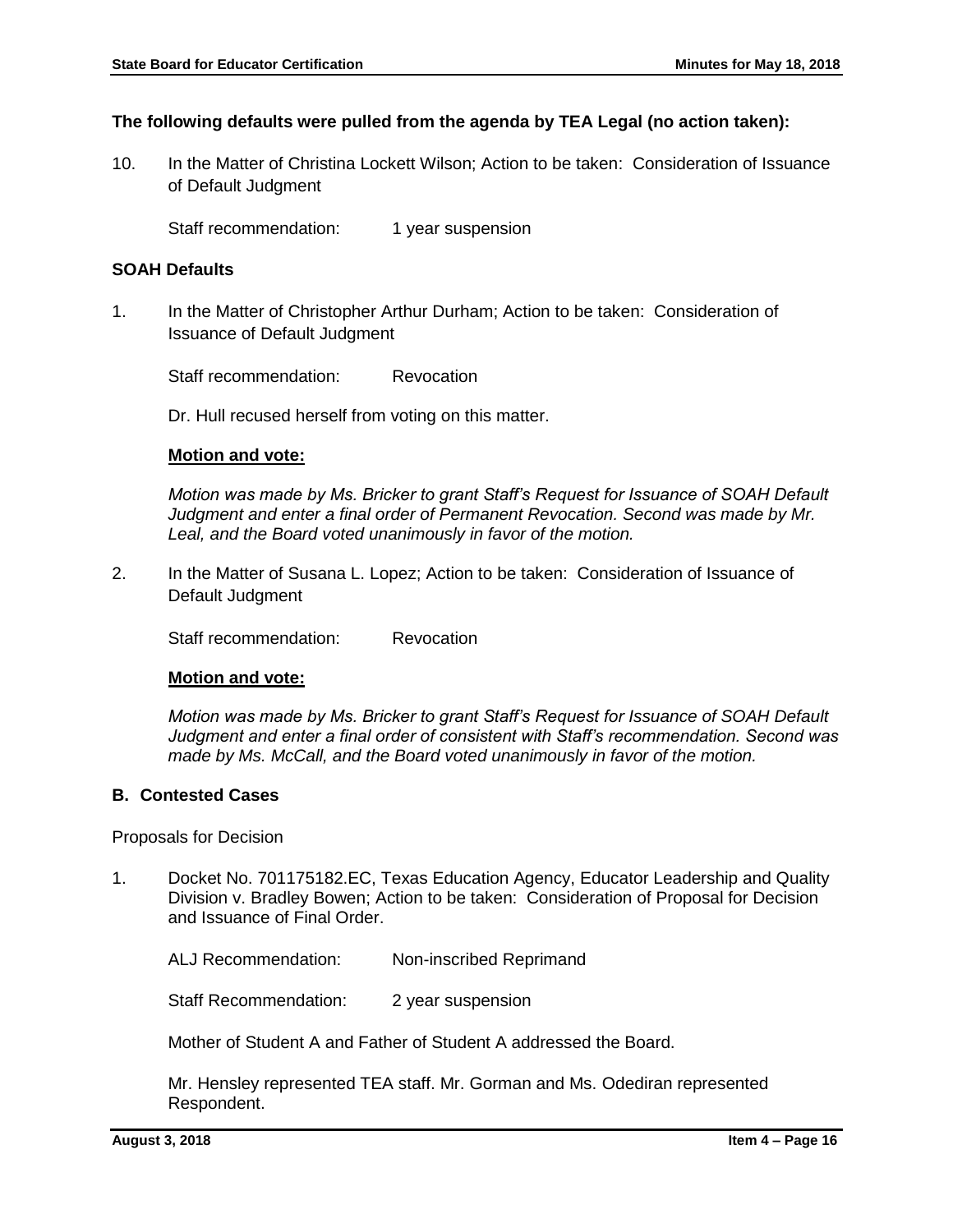At 12:45 PM, the Board entered into Executive Session to receive legal advice pursuant to Government Code §551.071.

At 1:01 PM, the Board closed Executive Session and recessed for lunch.

At 1:11 PM, the Board returned to open session.

# **Motion and vote:**

*Motion was made by Dr. Hull that the Board adopt the Proposal for Decision including Findings of Fact Nos. 1 -- 108 and Conclusions of Law Nos. 1 -- 14. I move that the Board modify Conclusion of Law No. 15 as follows:*

# *15. Bradley Bowen's educator certification should be PERMANENTLY REVOKED.*

*This modification of sanction is permissible pursuant to Texas Government Code §2001.058(e) and is necessary because the Administrative Law Judge did not properly apply Board rules and policies.* 

*The Administrative Law Judge found that Mr. Bowen violated two separate sets of directives from his school administrators by* 

- *repeatedly contacting a student that he was forbidden to contact,*
- *repeatedly contacting the family of the same student,*
- *repeatedly failing to tell school officials when he had contact with the student and the family, and*
- *continuing to discuss the student and his feelings about the student with another staff member after he was directed to stop.*

*Under the factors set out in 19 Texas Administrative Code §249.17(c), Mr. Bowen's conduct deserves a permanent revocation because his violations of the school district's directives were:*

- *• Serious violations—repeated, flagrant and involved two separate sets of directives;*
- *• Premeditated and intentional— Findings of Fact show Mr. Bowen carefully planned, anticipated and discussed his contact with the student with his co-worker;*
- *• Concealed by Mr. Bowen— Findings of Fact show Mr. Bowen did not report his contact with the student and the student's family to school officials;*
- *• Potentially dangerous to the health and welfare of students and detrimental to the student victim of the conduct—Findings of Fact show that contact with Mr. Bowen made the student uncomfortable and afraid, made the student cry, and made the student's stomach hurt.*

*Mr. Bowen's repeated violations of the two separate sets of school district directives show that Mr. Bowen was not able to rehabilitate himself, and that a mild sanction is unlikely to deter him.*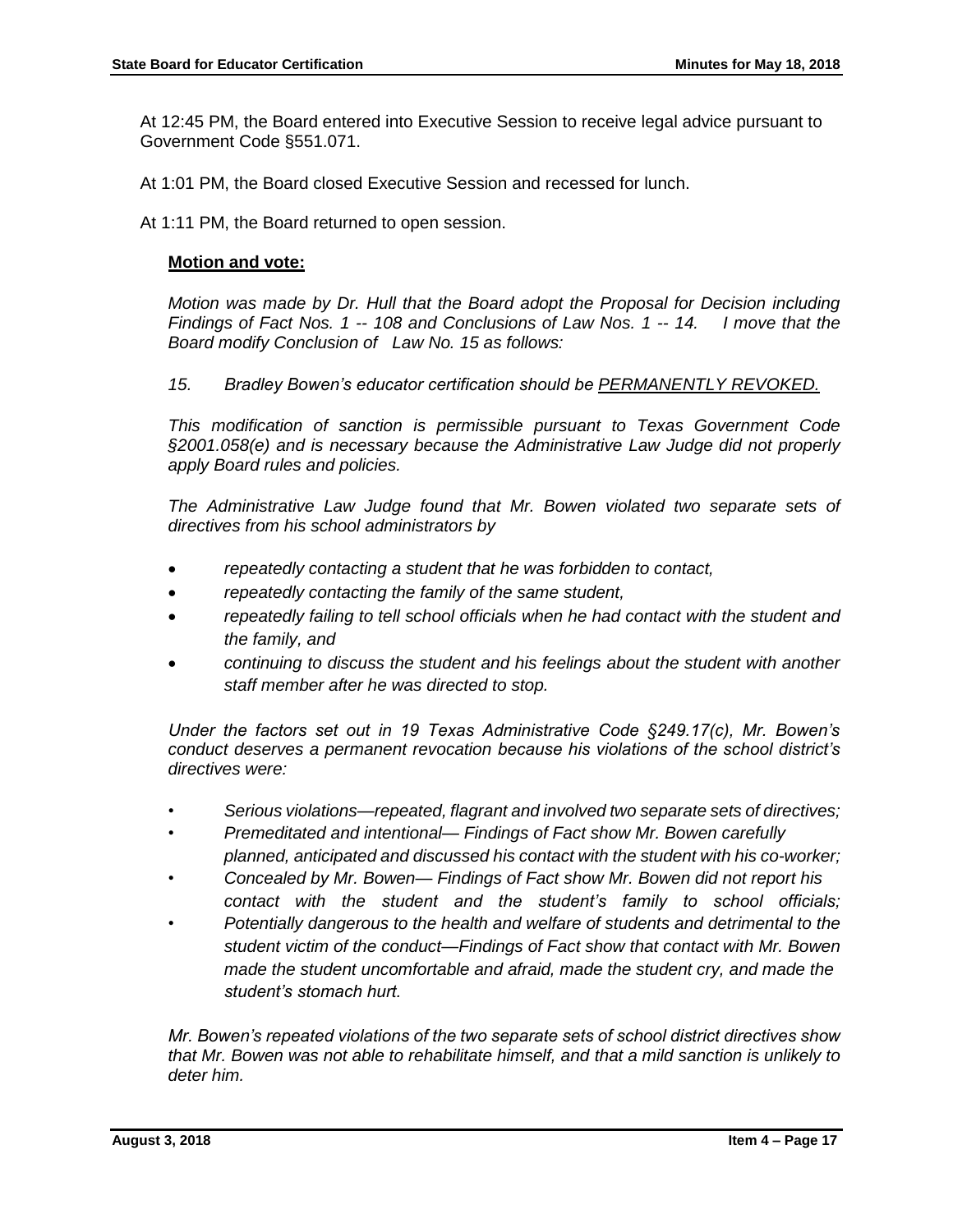*Such repeated, serious behavior requires a stronger sanction than the non-inscribed reprimand the Administrative Law Judge recommended.* 

*Moreover, a permanent revocation of Mr. Bowen's educator certificate will better deter other Texas educators from violating school district directives and policies than a noninscribed reprimand. Second was made by Dr. Cavazos, and the Board voted unanimously in favor of the motion.*

2. Docket No. 701174846.EC, Texas Education Agency, Educator Leadership and Quality Division v. Shane D. Dunn; Action to be taken: Consideration of Proposal for Decision and Issuance of Final Order.

ALJ Recommendation: Inscribed Reprimand

Staff Recommendation: 1 year suspension

Mr. Duncan represented TEA staff. Mr. Gorman and Ms. Odediran represented Respondent.

#### **Motion and vote:**

*Motion was made by Dr. Cavazos that the Board adopt the Proposal for Decision including Findings of Fact Nos. 1 -- 25 and Conclusions of Law Nos. 1 -- 10. I move that the Board modify Conclusion of Law No. 11 as follows:*

*11. Shane Dunn's educator certification should be SUSPENDED for ONE (1) YEAR.*

*This modification of sanction is permissible pursuant to Texas Government Code §2001.058(e) and is necessary because the Administrative Law Judge did not properly apply Board rules and policies.* 

*The Administrative Law Judge found in Conclusions of Law 7-9 that Mr. Dunn violated the Educators' Code of Ethics and was subject to discipline by the Board because:*

- *he violated written school board policies,*
- *engaged in conduct that met the elements of assault under the Texas Penal Code, and*
- *failed to maintain appropriate professional educator-student relationships and boundaries based on a reasonably prudent educator standard.*

*Under the factors set out in 19 Texas Administrative Code §249.17(c), Mr. Dunn's conduct deserves a strong sanction because his violations of the Board's rules were:*

• *Serious violations that amounted to criminal misconduct, violated three separate provisions of the Board's rules, and included behavior that presents a danger to students and assaultive behavior, and*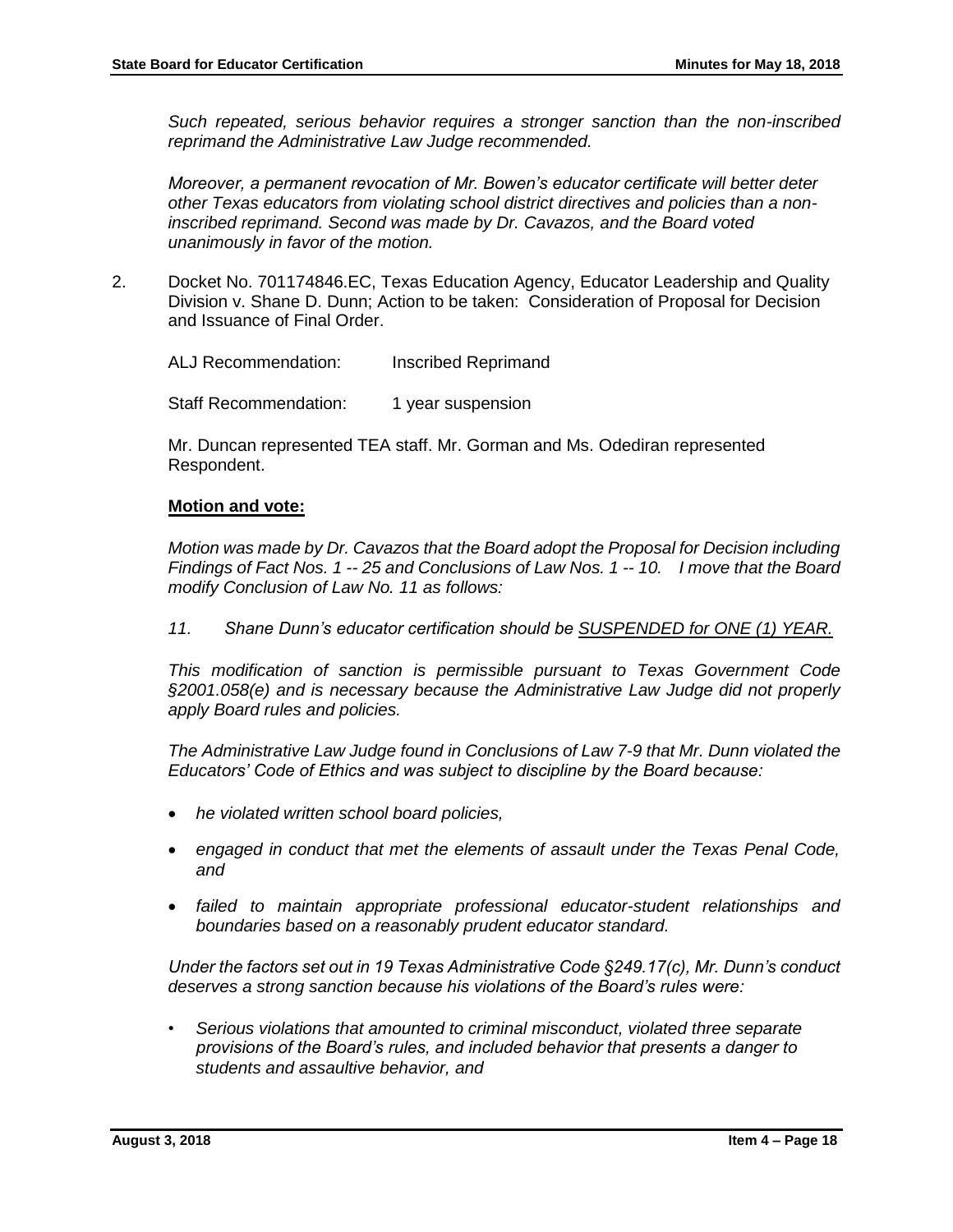• *Potentially dangerous to the health and welfare of students and detrimental to the victims of the conduct, as reflected in Finding of Fact 15 and Conclusions of Law 7-8, in which the Administrative Law Judge noted that Mr. Dunn's behavior made students uncomfortable, was "a danger to students," and was "assaultive."*

*Moreover, the inscribed reprimand that the Administrative Law Judge recommended Mr. Dunn's conduct is insufficient to deter either Mr. Dunn or other Texas educators from future violations of this sort. A one-year suspension is appropriate because it reflects Mr. Dunn's multiple violations of Board rules and will allow Mr. Dunn time away from teaching to reflect on his behavior toward students. Second was made by Dr. Hull, and the motion passed with Dr. Cavazos, Dr. Hull, Ms. Bricker, Mr. Leal, Ms. Mullins and Ms. McCall voting in favor of and Ms. Brooks-Sykes voting against the motion.* 

3. Docket No. 701175023.EC, Texas Education Agency, Educator Leadership and Quality Division v. Dale Faulks; Action to be taken: Consideration of Proposal for Decision and Issuance of Final Order.

ALJ Recommendation: Permanent Revocation

Staff Recommendation: Accept ALJ recommendation

Mr. Crabtree represented TEA staff. Mr. Faulks represented himself.

#### **Motion and vote:**

*Motion was made by Dr. Hull that the Board accept the Proposal for Decision and Issue a Final Order consistent with the ALJ's recommendations. Second was made by Mr. Leal, and the Board voted unanimously in favor of the motion.* 

4. Docket No. 701181840.EC, Texas Education Agency, Educator Leadership and Quality Division v. Derrick Thomas; Action to be taken: Consideration of Proposal for Decision and Issuance of Final Order.

ALJ Recommendation: Permanent Revocation

Staff Recommendation: Accept ALJ recommendation

Mr. Crabtree represented TEA staff. Mr. Thomas represented himself.

#### **Motion and vote:**

*Motion was made by Ms. McCall that the Board accept the Proposal for Decision and Issue a Final Order consistent with the ALJ's recommendations. Second was made by Dr. Hull, and the Board voted unanimously in favor of the motion.* 

5. Docket No. 701182574.EC, Texas Education Agency, Educator Leadership and Quality Division v. Joel Provencio; Action to be taken: Consideration of Proposal for Decision and Issuance of Final Order.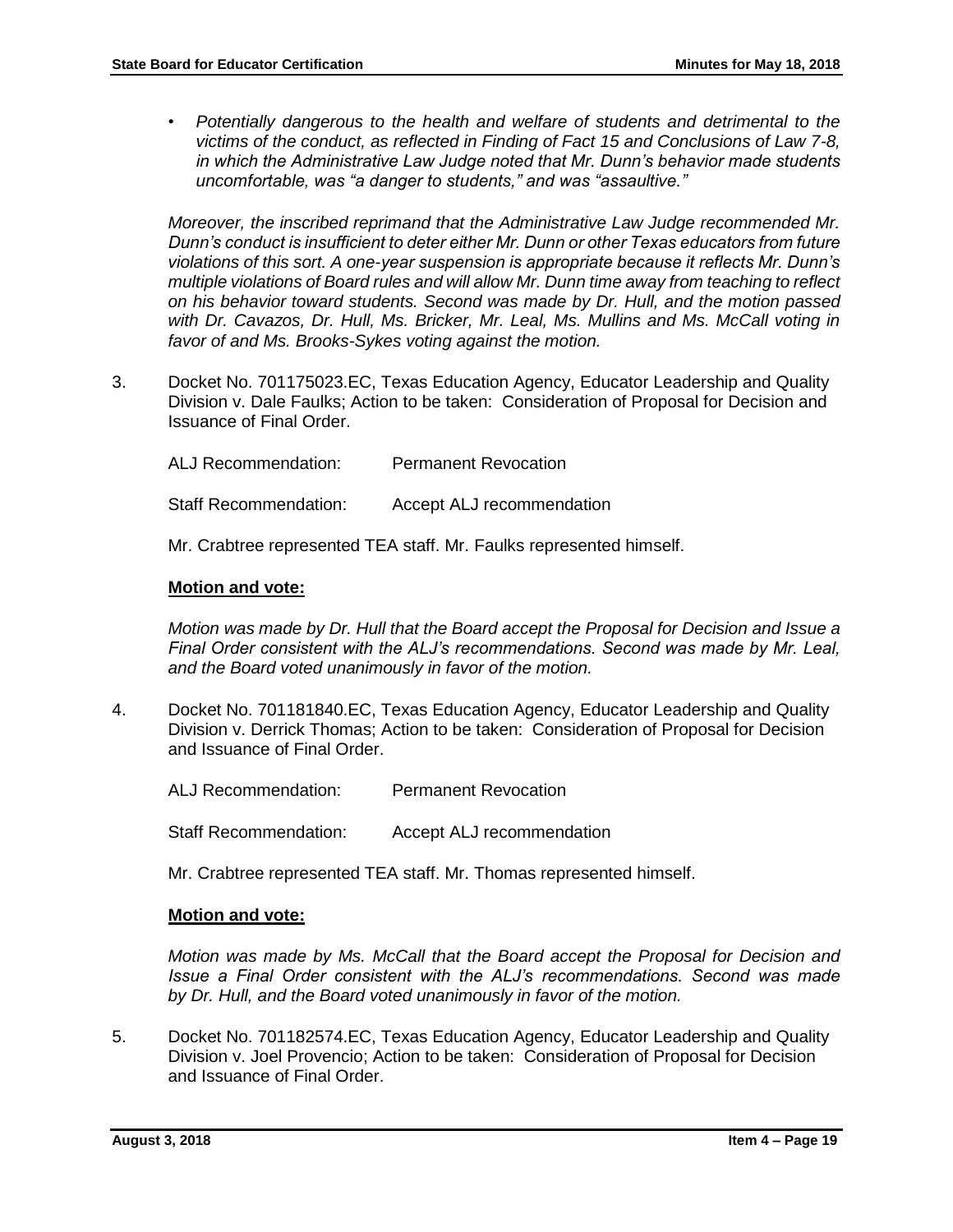ALJ Recommendation: Permanent Revocation

Staff Recommendation: Accept ALJ recommendation

Ms. McGee represented TEA staff. Mr. Provencio represented himself.

### **Motion and vote:**

*Motion was made by Ms. Hull that the Board accept the Proposal for Decision and Issue a Final Order consistent with the ALJ's recommendations. Second was made by Ms. Bricker, and the Board voted unanimously in favor of the motion.* 

6. Docket No. 701180636.EC, Texas Education Agency, Educator Leadership and Quality Division v. Laura Zuniga; Action to be taken: Consideration of Proposal for Decision and Issuance of Final Order.

ALJ Recommendation: Revocation Staff Recommendation: Accept ALJ recommendation

Mr. Hensley represented TEA staff. Ms. Zuniga did not appear.

# **Motion and vote:**

*Motion was made by Dr. Cavazos that the Board accept the Proposal for Decision and Issue a Final Order consistent with the ALJ's recommendations. Second was made by Ms. Bricker, and the Board voted unanimously in favor of the motion.* 

# *C.* **Court Cases**

#### *District Court Cases*

- 1. Leo Joseph Tran v. State Board for Educator Certification; Cause No. D-1-GN-16- 001802, In the 126<sup>th</sup> District Court of Travis County, Texas.
- 2. David Turner v. State Board for Educator Certification; Cause No. D-1-GN-17-002298, In the 250<sup>th</sup> District Court of Travis County, Texas.
- 3. Anna Luisa Kell v. State Board for Educator Certification; Cause No. D-1-GN-17-002347, In the 419<sup>th</sup> District Court of Travis County, Texas.
- 4. Norma Regina Gonzalez (a/k/a Gina Oaxaca) v. State Board for Educator Certification; Cause No. D-1-GN-17-004263, In the 200<sup>th</sup> District Court of Travis County, Texas.
- 5. Joel Trigo v. State Board for Educator Certification; Cause No. D-1-GN-17-006874, In the 459<sup>th</sup> District Court of Travis County, Texas.

# **DISCUSSION ONLY**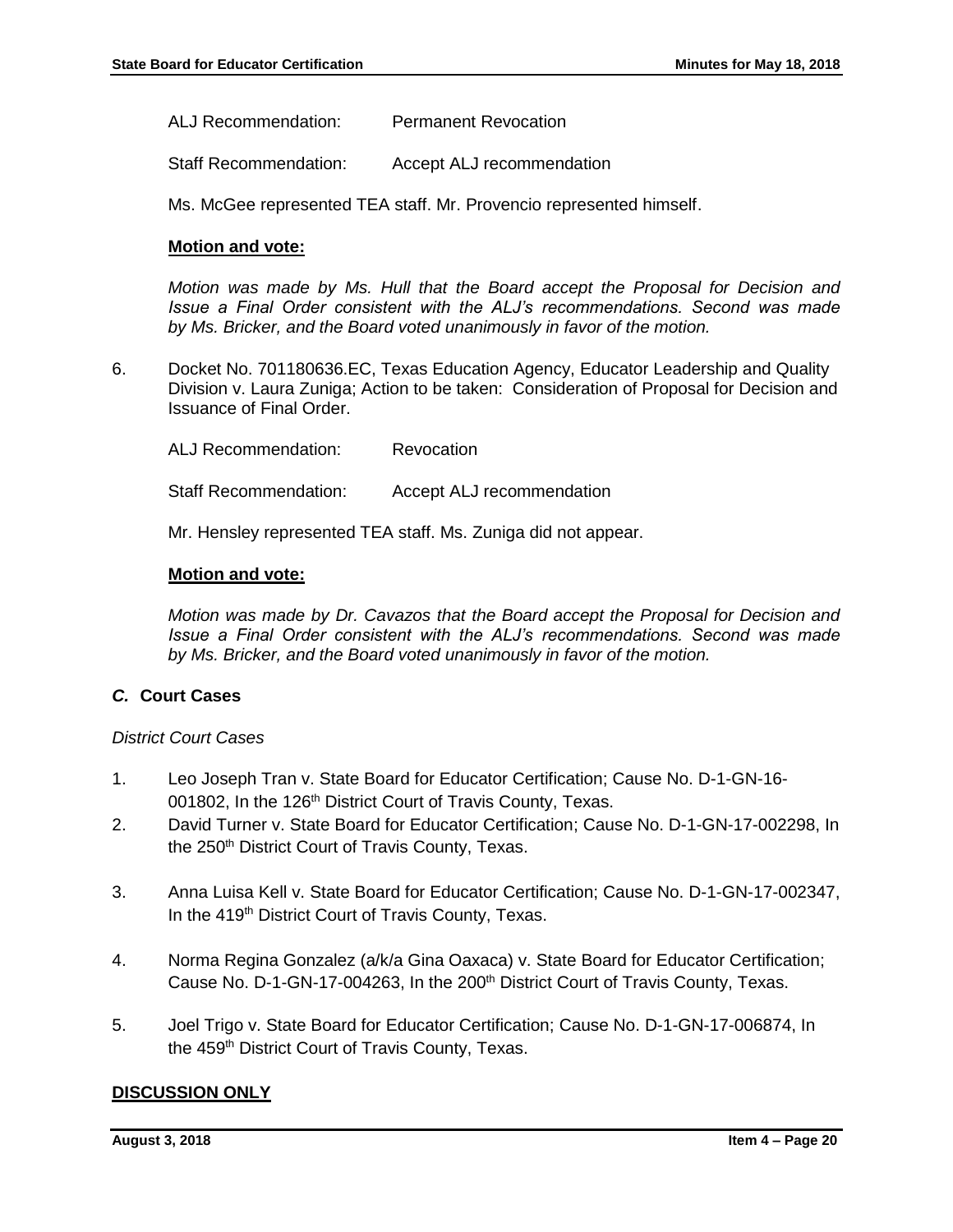# **14. Discussion of Proposed Repeal of and New 19 TAC Chapter 241, Principal Certificate**

Dr. Jones presented this item to the Board. This item provided the State Board for Educator Certification (SBEC) an opportunity to discuss the proposed repeal of and new 19 TAC Chapter 241. Dr. Jones explained that this item revises the chapter on principal certification and takes the first steps toward implementing the new Principal as Instructional Leader certification redesign as outlined at the March meeting.

He explained that because the current version of Chapter 241 is so specific to the current principal requirements, staff prepared language that creates two subchapters for Chapter 241. Subchapter A outlines the new Principal as Instructional Leader and new principal endorsement provisions and requirements. Subchapter B provides all the provisions and requirements for the current principal certification. An attachment (Attachment III) was provided for the Board to show both the repealed language as well as the language for discussion. He noted that the standards are the same for Subchapter A and Subchapter B, and the preparation remains the same. Dr. Jones thanked the Board for their support in the principal certification redesign process.

# **15. Discussion of Proposed Amendment to 19 TAC Chapter 232, General Certification Provisions, Subchapter A, Certificate Renewal and Continuing Professional Education Requirements, §232.11, Number and Content of Required Continuing Professional Education Hours**

Dr. Miller presented this item to the Board. This item provided the State Board for Educator Certification (SBEC) an opportunity to discuss an amendment to 19 TAC Chapter 232, General Certification Provisions, Subchapter A, Certificate Renewal and Continuing Professional Education Requirements, §232.11, Number and Content of Required Continuing Professional Education Hours. The proposed amendment would provide continuing professional education (CPE) credit for individuals who pass the components of the performance assessment for the recommended Principal as Instructional Leader endorsement.

Dr. Miller explained that this item went along with the Chapter 241 item that was presented by Dr. Jones. The amendment to the certification renewal rules would allow educators who currently hold a Principal certificate and pass the performance examinations that are required for the Principal as Instructional Leader endorsement to earn 150 hours of continuing professional education toward the renewal of their five-year standard certificate. Dr. Miller added that TEA staff would probably bring this item back to the board during the 2018-2019 academic year.

# **16. Discussion of Proposed Revisions to 19 TAC Chapter 230, Professional Educator Preparation and Certification, Subchapter C, Assessment of Educators; Subchapter D, Types and Classes of Certificates Issued; Subchapter E, Educational Aide Certificate; and Subchapter H, Texas Educator Certificates Based on Certification and College Credentials from Other States or Territories of the United States**

Ms. Cook presented this item to the Board. Ms. Cook highlighted pertinent points from the background and justification section of the agenda item and provided an overview of the proposed changes. Ms. Cook asked the Board to refer to a document in their supplemental materials folder. Ms. Cook explained she has discussed these issues with the Board during previous meetings and needs some focused guidance on a few issues.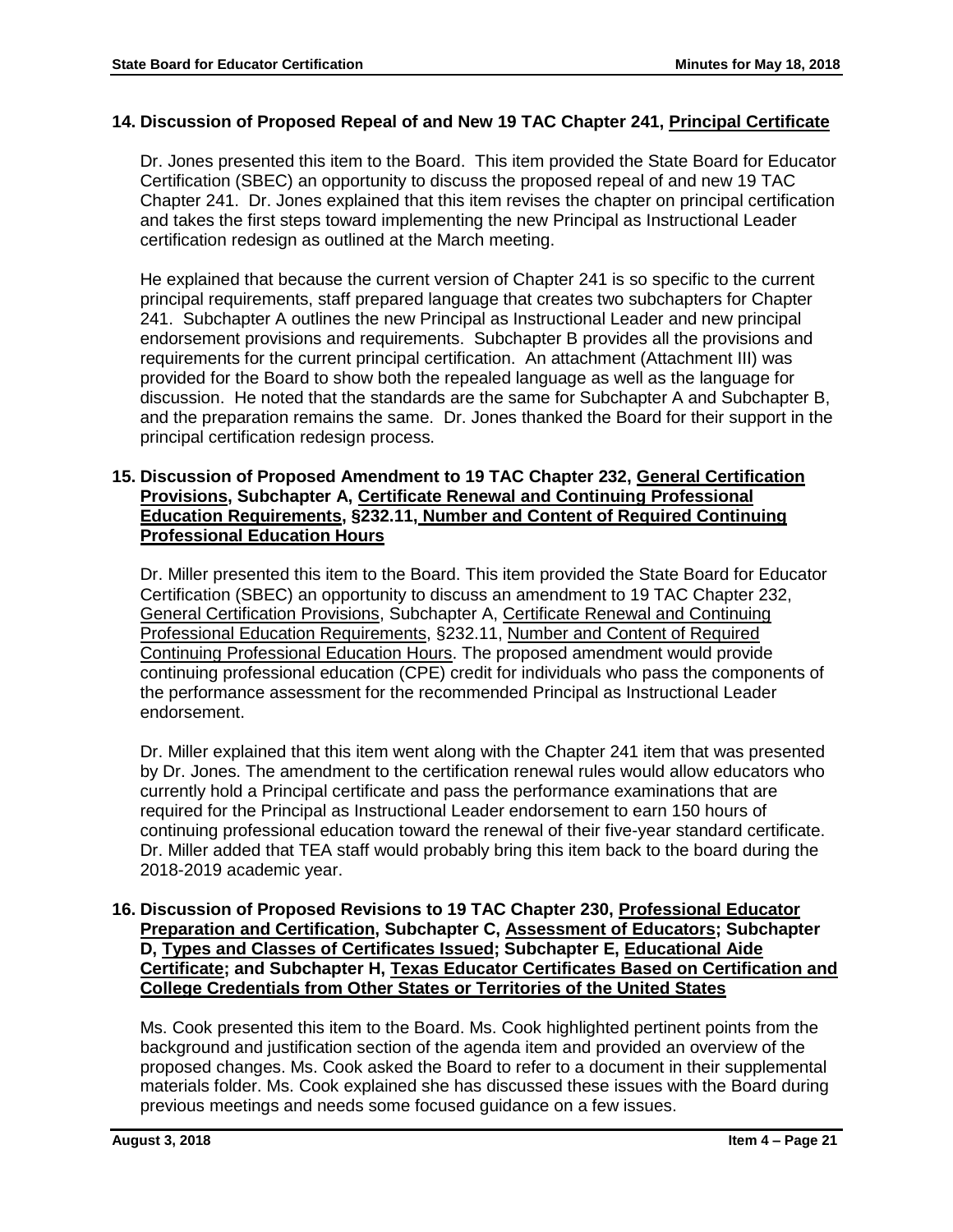Ms. Cook highlighted the anticipated changes in Subchapter C to update Figure: 19 TAC §230.21(e) to add testing requirements for the Principal as Instructional Leader Certificate and the Principal as Instructional Leader Endorsement. Ms. Cook also explained the technical edit to correct the statutory reference to testing accommodations for persons with dyslexia.

During the discussion of Subchapter D, Ms. Cook explained the proposed change to support candidates seeking the new Principal as Instructional Leader Certificate. Adding a transition timeframe to issue an intern certificate. Ms. Cook shared the reasons the staff believes these changes are a good idea. Dr. Hull asked if there were any Chapter 21 implications with the new intern certificate (e.g., if an intern certificate candidate is eligible for a term contract versus a multi-year contract). Mr. Franklin offered he does not believe the certificate held has any bearing on the type of contract offered by the district. Dr. Jones also explained the transition period allows these candidates to be handled the same way as those intern certificate holders pursing the current Principal certificate.

Ms. Cook discussed the changes to Subchapter E to address the duplicative reference for determining English language proficiency for individuals serving in the role of educational aide and becoming eligible for issuance of the certificate. The Board did not express any concerns about the conversation.

Ms. Cook then discussed proposed changes to Subchapter H to address new Commissioner's Rules related to exemptions from examination requirements. Ms. Cook explained that a slight addition to SBEC rules will build a bridge between SBEC rules and Commissioner Rules to ensure candidates completing the credentials review process for Texas certification are also aware of the process to be considered for test exemptions.

Ms. Cook returned to the discussion of proposed changes to Subchapter D specific to Visiting International Teacher Certificate. Ms. Cook shared that the SBEC has had several opportunities to talk about this topic, and TEA staff have reaped the benefit of a good working relationship with Region 13 in their role as the lone provider of VIT certificate holders. Ms. Cook shared it was never TEA staff's intent to indicate there should only be one provider of VIT certificate holders and hopes to bring forward rule changes that allow other entities to participate in this optional program.

Ms. Cook mentioned other states with VIT programs. She asked the Board for guidance on continued research on VIT Program process. Ms. Bricker stated the importance of having guidelines because we want districts to have the freedom to recruit from wherever they would like to. She feels it is important to have rules in place. Mr. Leal feels it is important to get other state information but would like for Texas to be the innovators in coming up with what we believe to be our own thoughts about the best way and the right way to do things. Ms. McCall also confirmed moving ahead with additional stakeholder feedback. Ms. Cook wanted to follow-up on the question about multiple entities being able to serve as a program sponsor. Ms. Cook asked for clarification on approval to serve as a VIT Program sponsor. Ms. McCall asked for more information to serve as a program sponsor. Dr. Hull would like the Board to create and approve the rules and have TEA staff implement the rules. Dr. Hull also expressed the importance of having rules in place, especially in dealing with immigration laws and Visa requirements. Does not want this to become something that a forprofit comes in and attempts to serve education.